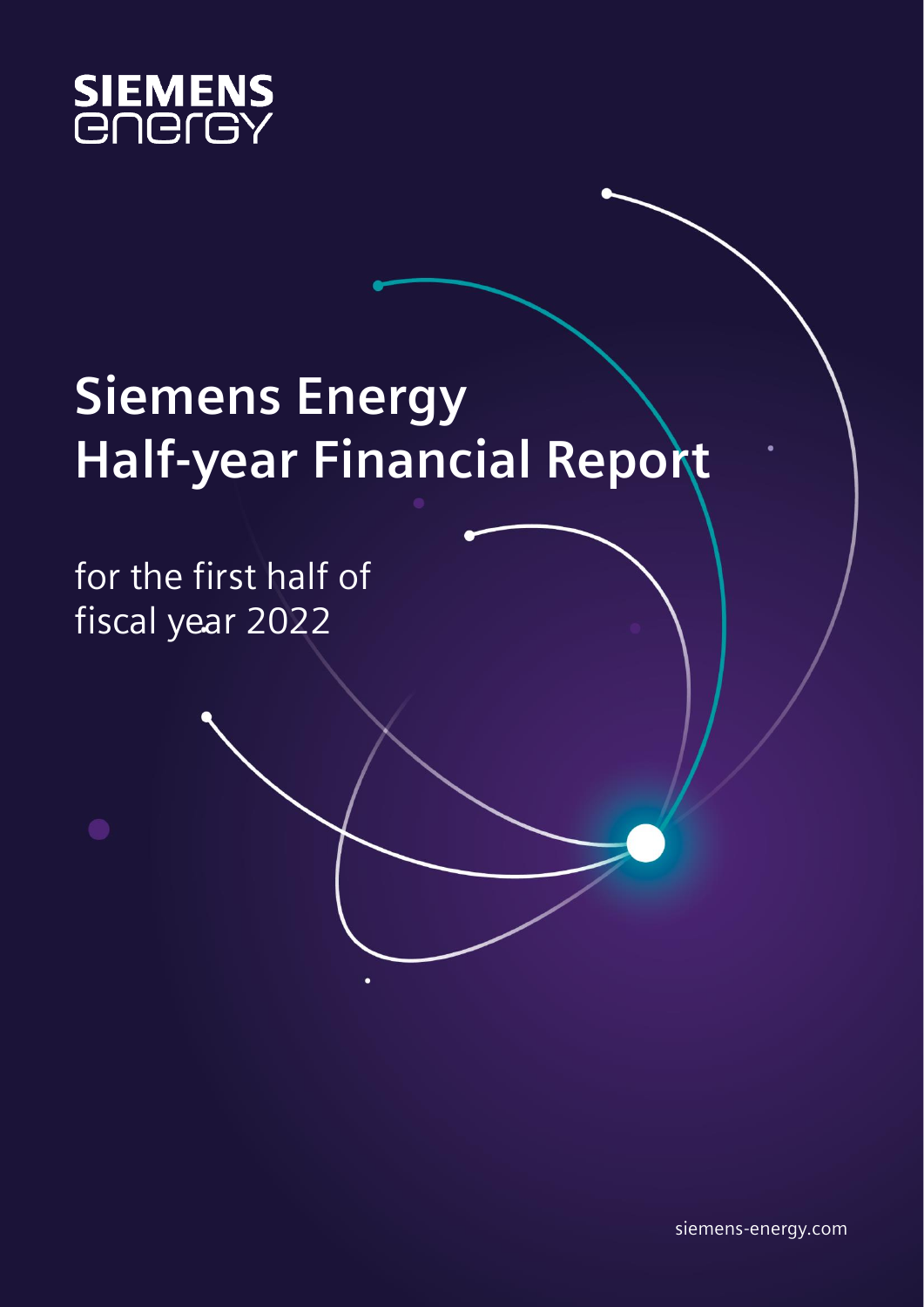### **Content 1 Introduction to [the Half-year Financial Report](#page-2-0)**

#### **[About this Report](#page-3-0)**

### **Interim Group [Management Report](#page-4-0)**

- **[Results of operations](#page-5-0)**
- **[Net assets and financial position](#page-9-0)**
- **Report on [expected developments](#page-11-0)**
- **[Report on material risks and opportunities](#page-12-0)**

### **[Half-year Consolidated Financial Statements](#page-13-0)**

- **[Consolidated Statements](#page-14-0) of Income**
- **[Consolidated Statements of Comprehensive Income](#page-15-0)**
- **[Consolidated Statements of Financial Position](#page-16-0)**
- **[Consolidated Statements of Cash Flows](#page-17-0)**
- **[Consolidated Statements of Changes in Equity](#page-18-0)**
- **[Notes to Half-year Consolidated Financial Statements](#page-19-0)**

### **[Additional information](#page-27-0)**

- **[Responsibility Statement](#page-28-0)**
- **[Review Report](#page-29-0)**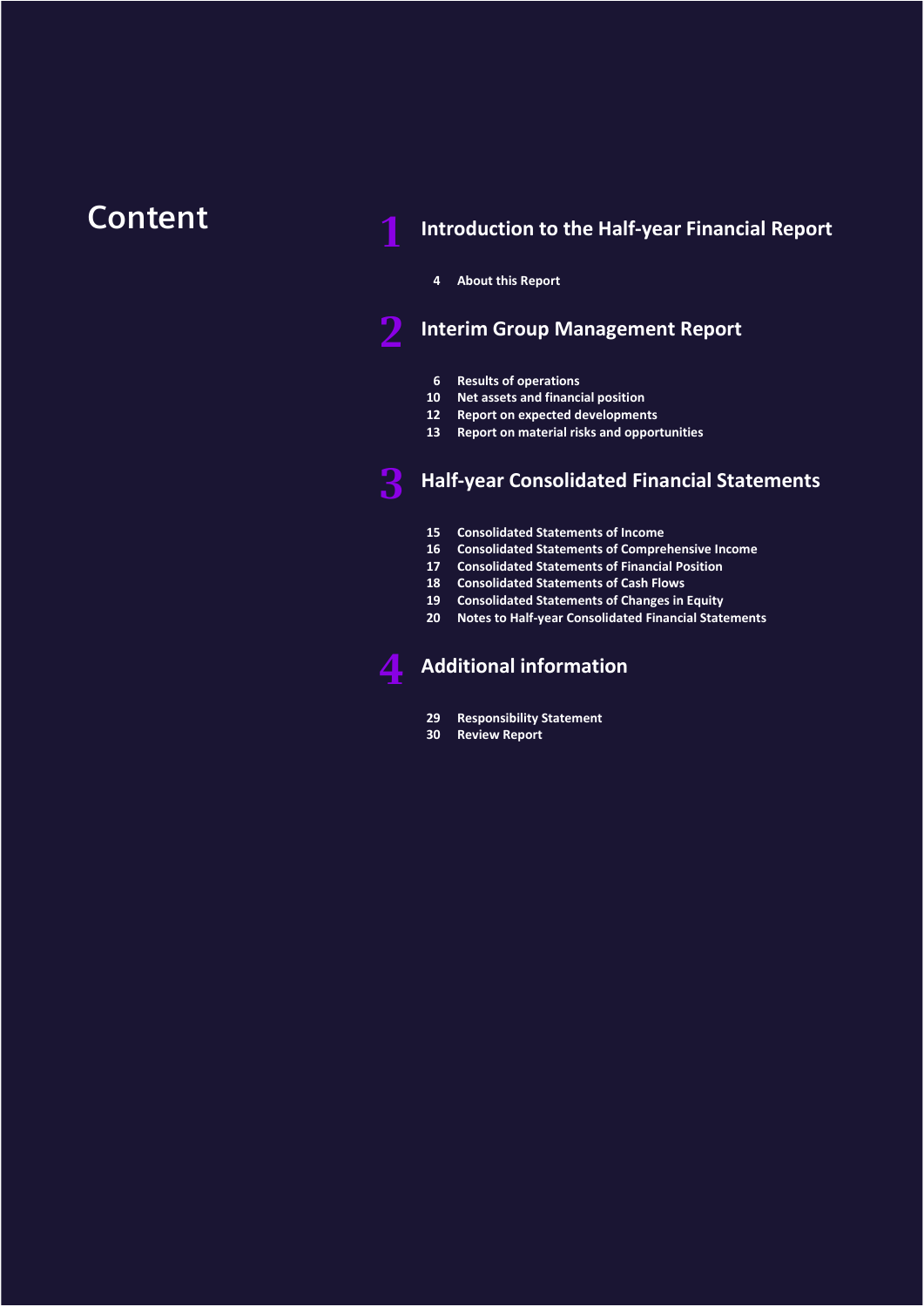## <span id="page-2-0"></span>**Introduction to the Half-year Financial Report**

**1.1 [About this Report](#page-3-0) 4**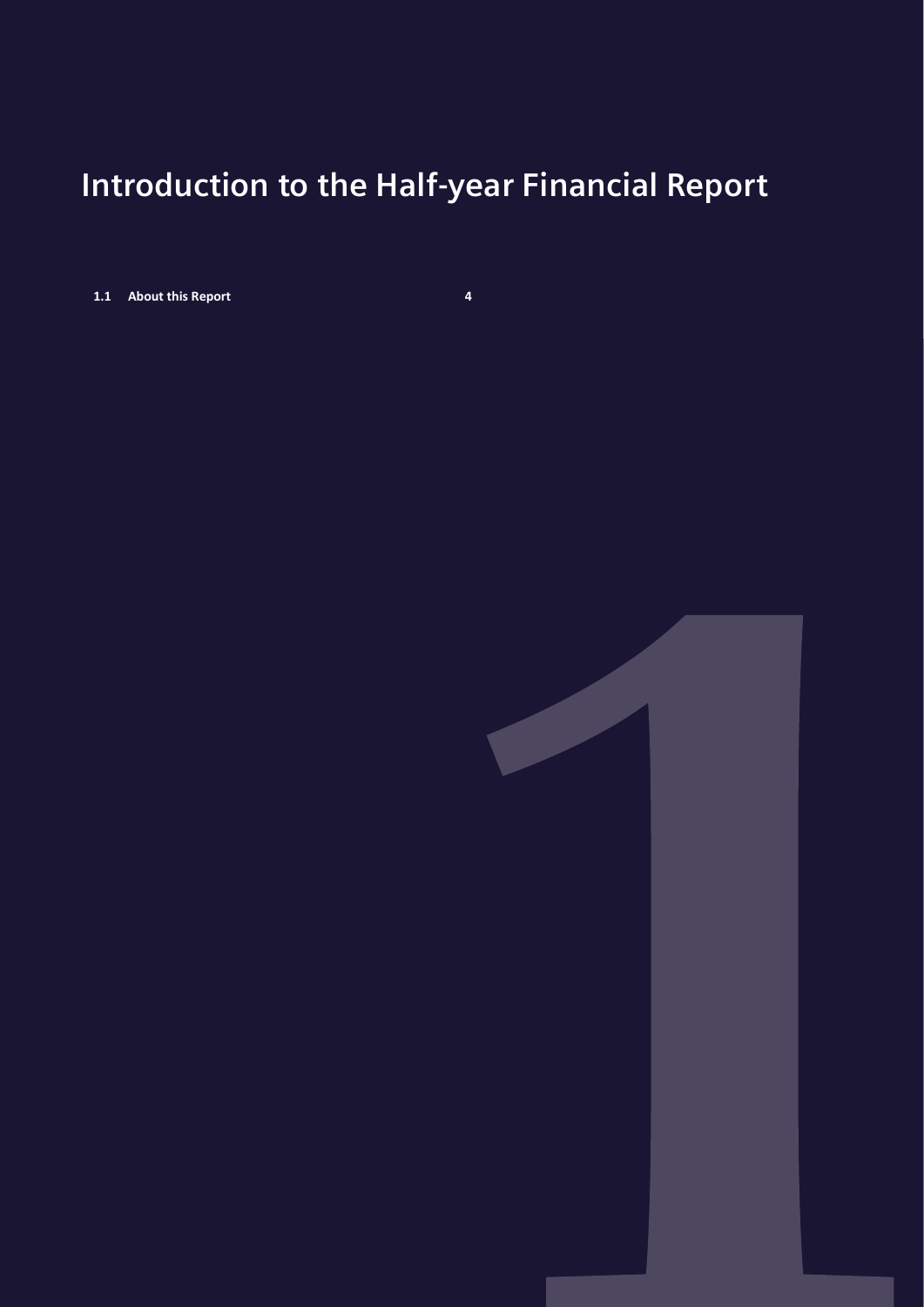### <span id="page-3-0"></span>**1.1 About this Report**

This Half-year Financial Report contains the Interim Group Management Report and the Half-year Consolidated Financial Statements of Siemens Energy AG and its subsidiaries ("Siemens Energy Group", "Siemens Energy", "the Group", "the Company", "our" or "we") as of March 31, 2022, as well as a Responsibility Statement. It complies with the requirements of Section 115 of the German Securities Trading Act ("Wertpapierhandelsgesetz"). This Half-year Financial Report should be read in conjunction with our Annual Report for fiscal year 2021, which includes a detailed analysis of our operations and activities as well as explanations of financial measures used.

The Half-year Consolidated Financial Statements are prepared in accordance with International Financial Reporting Standards (IFRS) applicable to interim financial reporting as issued by the International Accounting Standards Board (IASB) and as adopted by the European Union (EU).

This document contains statements related to our future business and financial performance and future events or developments involving Siemens Energy, that may constitute forward-looking statements. These statements may be identified by words such as "expect", "look forward to", "anticipate", "intend", "plan", "believe", "seek", "estimate", "will", "project", or words of similar meaning. We may also make forward-looking statements in other reports, prospectuses, presentations, material delivered to shareholders and press releases. In addition, our representatives may from time to time make verbal forward-looking statements. Such statements are based on the current expectations and certain assumptions of Siemens Energy's management, of which many are beyond Siemens Energy's control. These are subject to a number of risks, uncertainties and factors, including, but not limited to those described in disclosures, in particular in the chapters **1.7 Report on expected developments** and **1.8 Report on material risks and opportunities** of the Annual Report, and the corresponding chapters in the Half-year Financial Report. Should one or more of these risks or uncertainties materialize, should acts of force majeure, such as pandemics, occur, or should underlying expectations including future events occur at a later date or not at all, or should assumptions not be met, Siemens Energy's actual results, performance, or achievements may (negatively or positively) vary materially from those described explicitly or implicitly in the relevant forward-looking statement. Siemens Energy neither intends, nor assumes any obligation to update or revise these forward-looking statements in light of developments, which differ from those anticipated.

This document includes in the applicable financial reporting standards not clearly defined supplemental financial measures, that are or may be alternative performance measures (non-GAAP-measures). These supplemental financial measures should not be viewed in isolation, or as alternatives to measures of Siemens Energy's net assets and financial positions or results of operations as presented in accordance with the applicable financial reporting framework in its Consolidated Financial Statements. Other companies, that report or describe similarly titled alternative performance measures, may calculate them differently.

Due to rounding, numbers presented throughout this Half-year Financial Report, may not add up precisely to the totals provided, and percentages may not precisely reflect the absolute figures.

This document is an English language translation of the German document. In case of discrepancies, the German language document is the sole authoritative and universally valid version.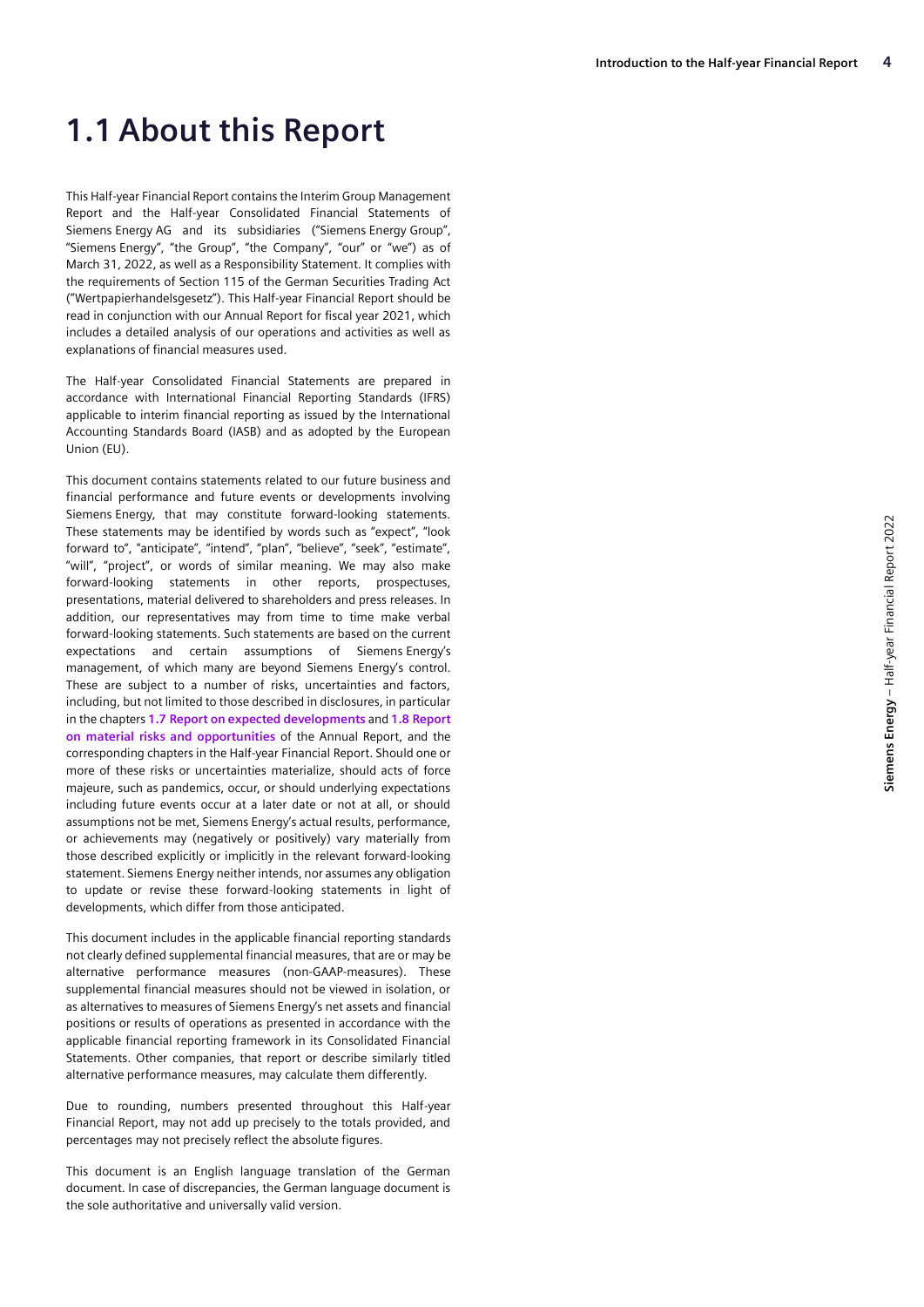# <span id="page-4-0"></span>**Interim Group Management Report**

| 2.1 Results of operations                      | 6  |
|------------------------------------------------|----|
| 2.2 Net assets and financial position          | 10 |
| 2.3 Report on expected developments            | 12 |
| 2.4 Report on material risks and opportunities | 13 |

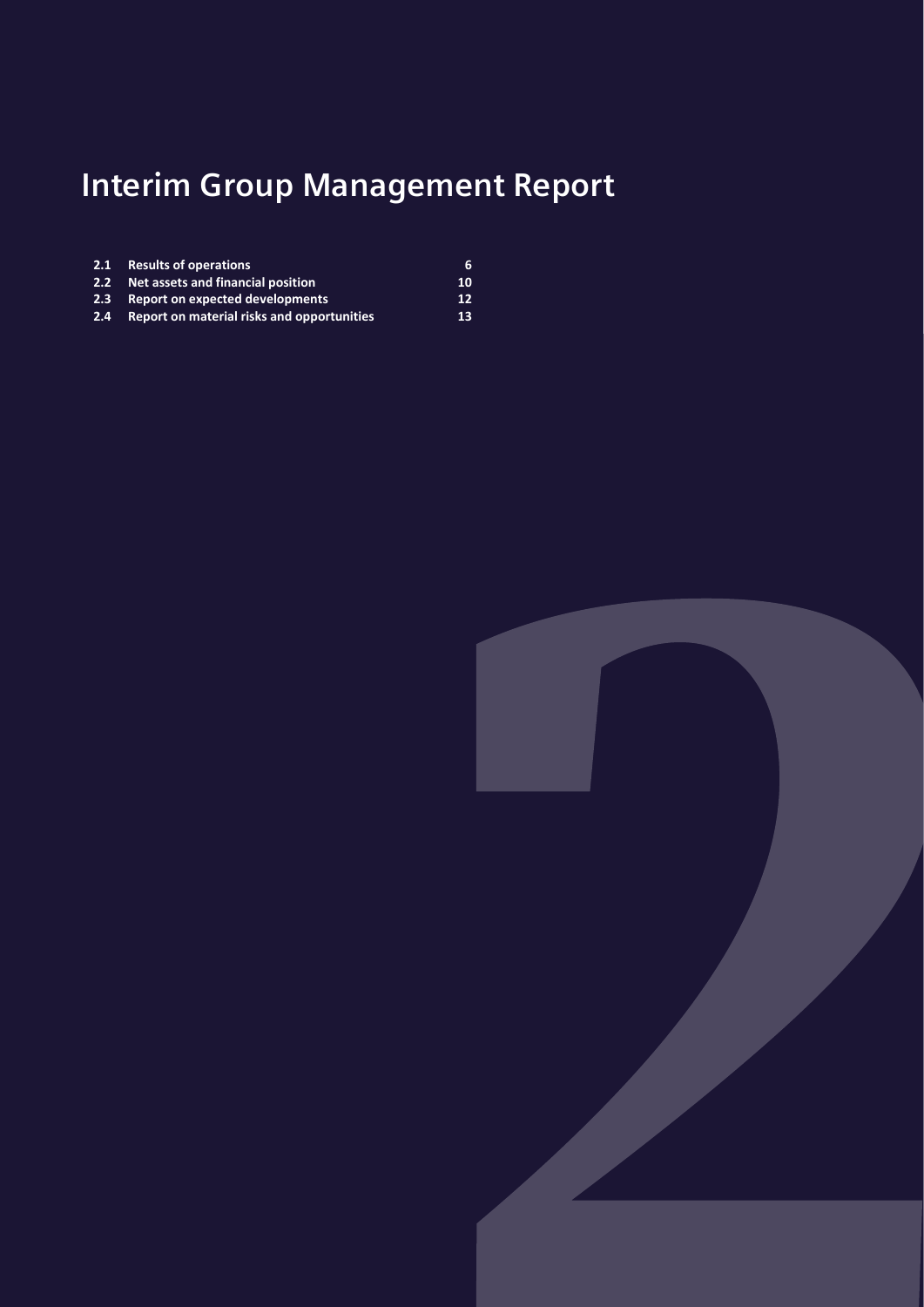## <span id="page-5-0"></span>**2.1 Results of operations**

### **2.1.1 Orders and revenue**

|                                                                  |                |                   |           | Orders |                |                   |         | Revenue |
|------------------------------------------------------------------|----------------|-------------------|-----------|--------|----------------|-------------------|---------|---------|
| Orders and revenue                                               |                | <b>First half</b> |           | Change |                | <b>First half</b> |         | Change  |
| (in millions of $\epsilon$ )                                     | <b>FY 2022</b> | FY 2021           | Actual    | Comp.  | <b>FY 2022</b> | FY 2021           | Actual  | Comp.   |
| Gas and Power                                                    | 12,633         | 10,200            | 24%       | 20%    | 8,564          | 8,463             | $1\%$   | $(1)\%$ |
| Siemens Gamesa Renewable<br>Energy                               | 3,670          | 7,781             | (53)%     | (54)%  | 4,006          | 4,631             | (13)%   | (17)%   |
| <b>Total segments</b>                                            | 16,303         | 17,980            | (9)%      | (12)%  | 12,570         | 13,094            | $(4)\%$ | (7)%    |
| Reconciliation to<br><b>Consolidated Financial</b><br>Statements | (65)           | (29)              | $(123)\%$ |        | (32)           | (70)              | 54%     |         |
| <b>Siemens Energy</b>                                            | 16,238         | 17,951            | (10)%     | (12)%  | 12,538         | 13,024            | $(4)\%$ | (7)%    |

#### **Orders**

- **•** Orders of **Siemens Energy** decreased significantly on a comparable basis (excluding currency translation and portfolio effects) mainly due to a sharp reduction in the volume of large orders at Siemens Gamesa Renewable Energy (SGRE).
- **•** Orders at **Gas and Power (GP)** increased significantly supported by increased volumes in both large orders and base business orders. All three businesses reported growth.
- **•** Orders at **SGRE** declined sharply as volume from large orders was almost reduced by two-thirds compared to the prior period where the three largest orders for offshore wind farms including service in the United Kingdom, the Netherlands and France alone contributed a combined volume of approximately €2.8 billion. All businesses contributed to the decrease in orders which was caused also by, amongst other reasons, delayed customer investment decisions.
- **•** The book-to-bill ratio was 1.30. As a result, the order backlog increased to the new high of €89 billion, compared to €84 billion at the end of the prior fiscal year.
- **•** On a geographical basis, orders declined substantially on a comparable basis in the region **Europe, C.I.S., Middle East and Africa (EMEA)** while **Asia, Australia** showed a moderate increase and orders in **Americas** were at the prior period level.
- **•** The development in the region **EMEA** was driven by a sharp decline at SGRE – primarily due to the development of large orders as mentioned above –, which outweighed the significant growth at GP. In Germany, on the other hand, SGRE achieved sharp growth.
- **•** In the **Americas**, the sharp decline at SGRE was offset by a sharp increase at GP. At SGRE, there were no large onshore orders in the current period comparable to those of the prior period in the U.S. and Brazil. GP's growth was due to, amongst others, a substantial increase in the U.S.
- **•** The development in **Asia, Australia** was driven by significant growth at GP which more than offset a significant decrease at SGRE.

#### **Revenue**

- **•** Revenue of **Siemens Energy** clearly decreased on a comparable basis. Revenue in the service business, however, was stronger half-yearover-half-year in both segments.
- **• GP** showed a slight decrease mostly related to timing effects associated with the execution of large projects at Generation.
- **•** Revenue at **SGRE** decreased significantly, due to the development in the Wind Turbines business. Revenue was held back by challenges in the launch of the onshore 5.X platform as well as supply chain constraints.
- **•** Regional development of revenue on a comparable basis was driven by a clear decrease in **EMEA**. **Americas** showed a slight growth while revenue in **Asia, Australia** also clearly decreased.
- **•** In the region **EMEA**, clear revenue decline at GP was accompanied by a significant decrease at SGRE. The largest decreases were recorded in Denmark and the United Kingdom.
- **•** In the **Americas**, significant growth at GP more than offset a significant decline at SGRE, primarily due to USA.
- **•** In **Asia, Australia**, revenue decreased in both segments. GP showed a slight decline while revenue at SGRE dropped clearly, mainly in China and Vietnam.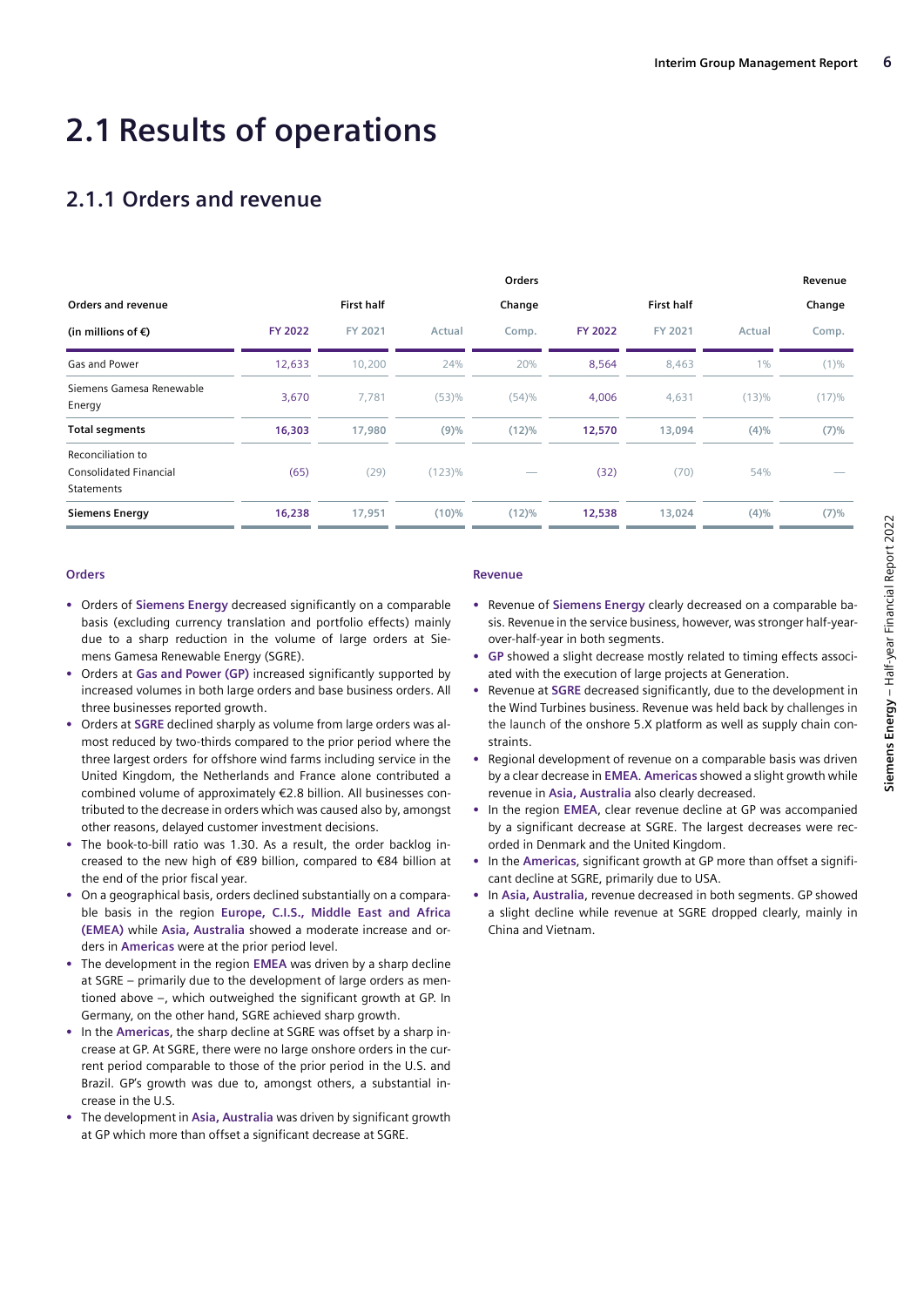| Orders and revenue<br>(location of customer) |                | <b>Orders</b>     |        |         |                |                   |         |         |
|----------------------------------------------|----------------|-------------------|--------|---------|----------------|-------------------|---------|---------|
|                                              |                | <b>First half</b> |        | Change  |                | <b>First half</b> |         | Change  |
| (in millions of $\epsilon$ )                 | <b>FY 2022</b> | FY 2021           | Actual | Comp.   | <b>FY 2022</b> | FY 2021           | Actual  | Comp.   |
| Europe, C.I.S., Middle East, Africa          | 7,525          | 9,736             | (23)%  | (23)%   | 6,083          | 6,689             | (9)%    | (10)%   |
| therein Germany                              | 1,522          | 1,236             | 23%    | 23%     | 1,119          | 1,120             | $(0)\%$ | $(0)\%$ |
| Americas                                     | 5,377          | 5,083             | 6%     | $(0)\%$ | 3,726          | 3,512             | 6%      | 1%      |
| therein U.S.                                 | 2,487          | 2,390             | 4%     | $(2)\%$ | 1,990          | 2,255             | (12)%   | (17)%   |
| Asia, Australia                              | 3,336          | 3,133             | 7%     | 3%      | 2,729          | 2,823             | (3)%    | (7)%    |
| therein China                                | 883            | 760               | 16%    | 8%      | 715            | 794               | (10)%   | (16)%   |
| <b>Siemens Energy</b>                        | 16,238         | 17,951            | (10)%  | (12)%   | 12,538         | 13,024            | (4)%    | (7)%    |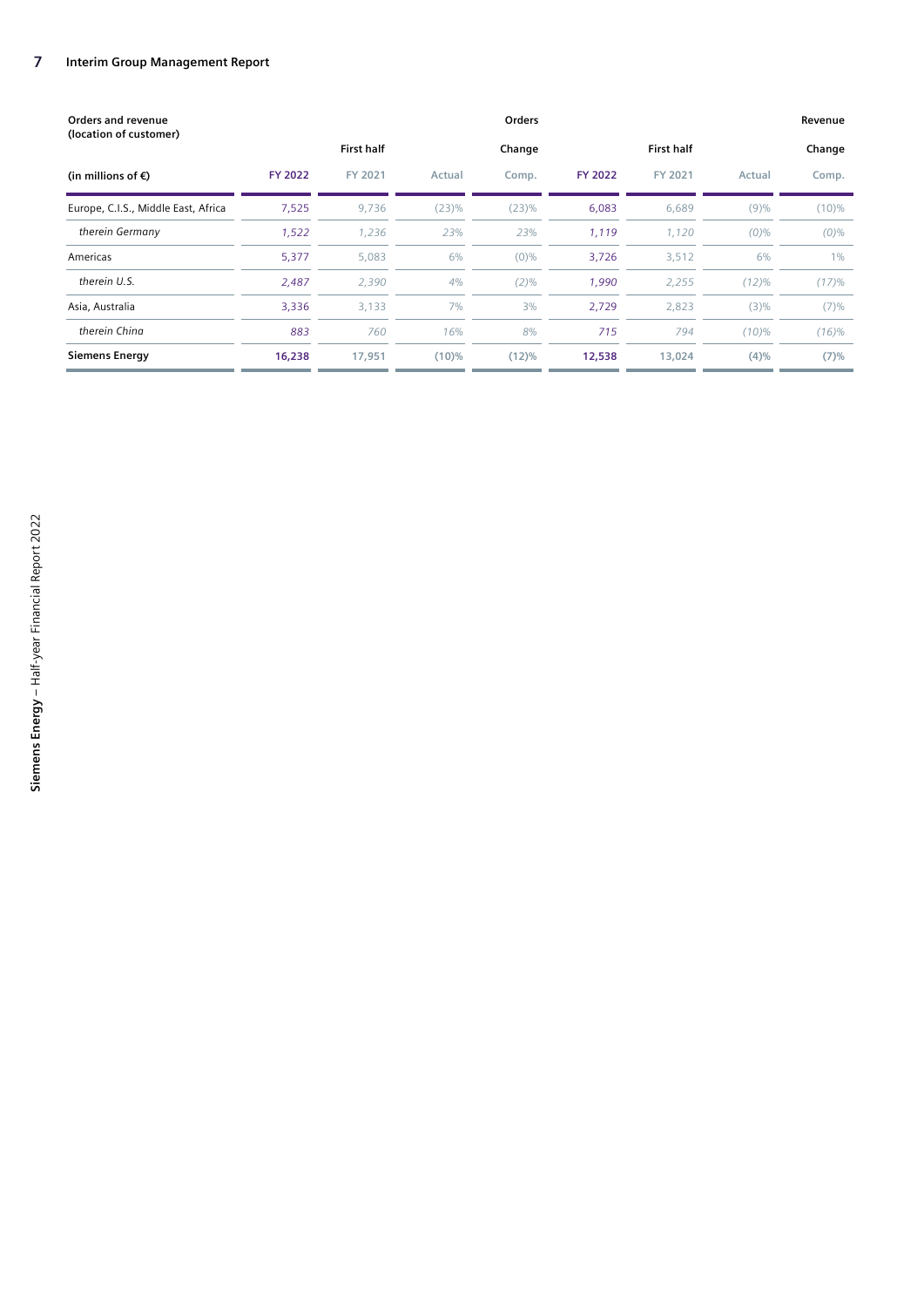**First half**

### **2.1.2 Profitability**

|                | First naif |            |
|----------------|------------|------------|
| <b>FY 2022</b> | FY 2021    | Change     |
| (84)           | 654        | n/a        |
| 508            | 456        | 11%        |
| (585)          | 231        | n/a        |
| (7)            | (33)       | 78%        |
| (1)%           | 5%         | (6) p.p.   |
| 6%             | 5%         | 1 p.p.     |
| (15)%          | 5%         | (20) p.p.  |
| (50)           | (214)      | (77)%      |
| (135)          | 439        | n/a        |
| 492            | 363        | 36%        |
| (620)          | 113        | n/a        |
| (8)            | (36)       | 79%        |
| (1)%           | 3%         | $(4)$ p.p. |
| 6%             | 4%         | 2 p.p.     |
| (15)%          | 2%         | (18) p.p.  |
| (192)          | (194)      | $(1)\%$    |
| (17)           | (69)       | 75%        |
| (18)           | 27         | n/a        |
| (362)          | 203        | n/a        |
| (130)          | (74)       | (76)%      |
| (492)          | 130        | n/a        |
| (0.39)         | 0.12       | n/a        |
|                |            |            |

#### **Adjusted EBITA and Adjusted EBITA before Special items**

- **•** The development of Adjusted EBITA of **Siemens Energy** was driven by the decline in earnings at SGRE which more than offset both the improved result at GP as well as decreasing impacts from special items in both segments. This resulted in a negative Adjusted EBITA in the current half-year, compared to a positive Adjusted EBITA in the prior period.
- **• GP** substantially increased both its Adjusted EBITA and profitability. This development was mainly driven by a higher volume and improved profitability in the service business as well as a sharp reduction in the impacts from special items which resulted from a sharp decline in restructuring, integration and stand-alone costs (expenses associated with the setup of the stand-alone company). Strategic portfolio decisions in the current half-year included an impairment associated with the planned sale of a business and also benefited, as in the prior period, from a positive one-time effect related to the sale of assets previously written-off with regard to the decision to streamline the offering of aeroderivative gas turbines. Adjusted EBITA before Special items of GP increased significantly, together with an increase in the corresponding margin.
- **•** The decline in **SGRE's** Adjusted EBITA was mainly driven by challenges in the launch of the onshore 5.X platform and stronger than expected supply chain related disruptions as well as the associated pressure on energy, commodities, and transportation costs. Adjusted EBITA was affected by the impact of the reassessment of projects in the Wind Turbines business resulting from new assumptions for market and production conditions. This was partly offset by the sharp reduction in the impacts from special items related to restructuring and integrations costs.
- **•** The **Reconciliation to Consolidated Financial Statements** includes items which management does not consider to be significant to assessing the segments' performance, especially centrally carried pension expenses, Treasury activities and other central items as well as eliminations. Beginning with fiscal year 2022, GP segment's Real Estate Services, formerly disclosed under Reconciliation to Consolidated Financial Statements, has been assigned to segment GP. Related prior year information has been reclassified to conform to the current-year presentation.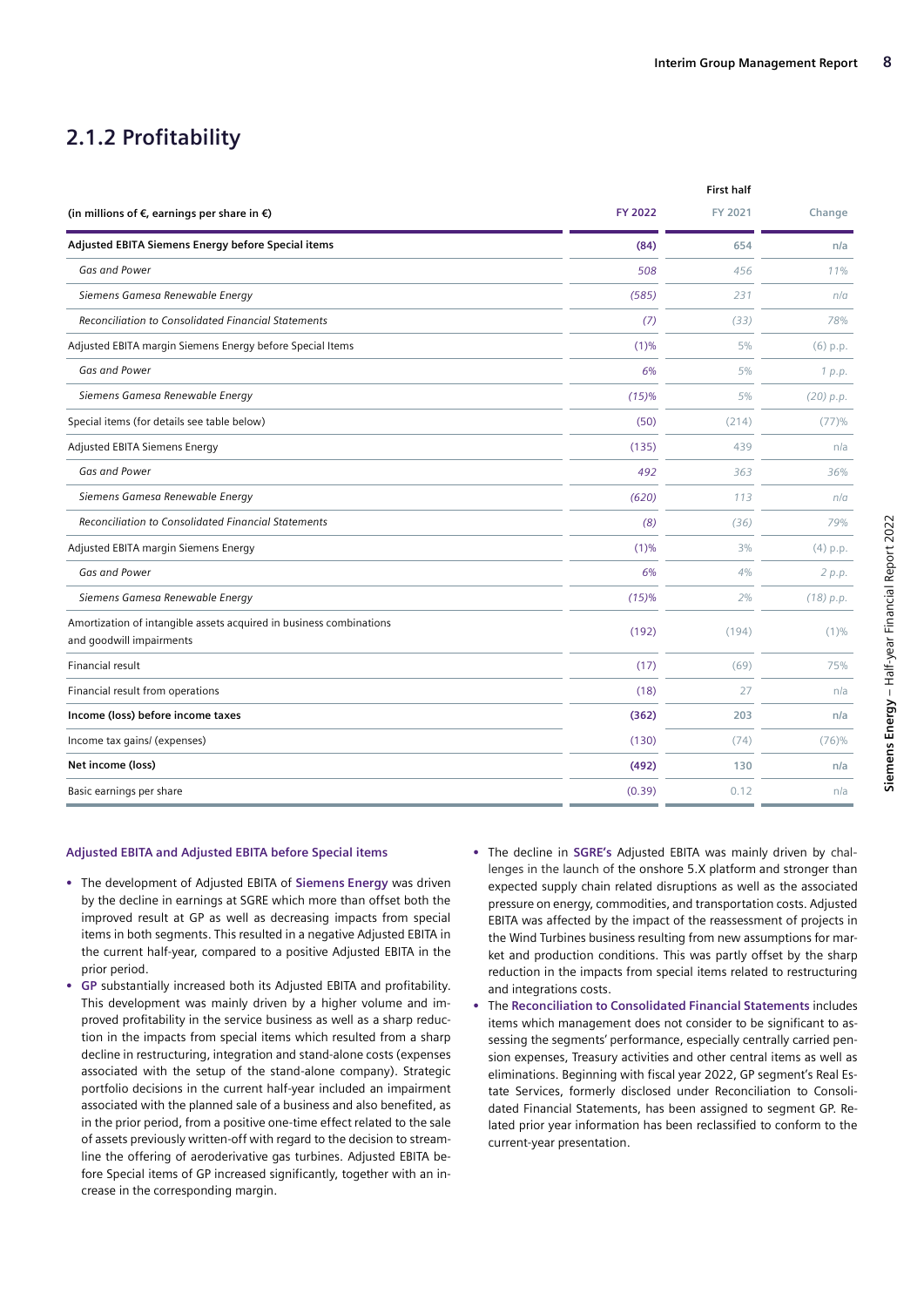#### **Net Income (Loss), Basic Earnings per Share**

- **•** The Group's effective tax rate was negative 35.7% (H1 FY 2021: positive 36.2%). The negative tax rate was mainly due to losses without corresponding tax relief at SGRE.
- **•** Due to the developments describe above, Siemens Energy posted a Net loss for the current half-year, compared to a Net income in the prior period. The corresponding basic earnings per share also turned negative.

#### **Siemens Energy Special items First half**

| (in millions of $\epsilon$ )                               | <b>FY 2022</b> | FY 2021 | Change |
|------------------------------------------------------------|----------------|---------|--------|
| Restructuring and integration costs                        | (44)           | (162)   | (73)%  |
| Gas and Power                                              | (9)            | (43)    | (79)%  |
| Siemens Gamesa Renewable Energy                            | (35)           | (118)   | (71)%  |
| <b>Reconciliation to Consolidated Financial Statements</b> | (0)            | (1)     | n/a    |
| Stand-alone costs                                          | (25)           | (73)    | (66)%  |
| Gas and Power                                              | (25)           | (71)    | (65)%  |
| Siemens Gamesa Renewable Energy                            |                |         | n/a    |
| <b>Reconciliation to Consolidated Financial Statements</b> | (0)            | (2)     | n/a    |
| Strategic portfolio decisions                              | 19             | 20      | (7)%   |
| Gas and Power                                              | 19             | 20      | (7)%   |
| Siemens Gamesa Renewable Energy                            |                |         | n/a    |
| Reconciliation to Consolidated Financial Statements        |                |         | n/a    |
| <b>Siemens Energy Special items</b>                        | (50)           | (214)   | (77)%  |
| Gas and Power                                              | (15)           | (93)    | (84)%  |
| Siemens Gamesa Renewable Energy                            | (35)           | (118)   | (71)%  |
| <b>Reconciliation to Consolidated Financial Statements</b> | (0)            | (3)     | n/a    |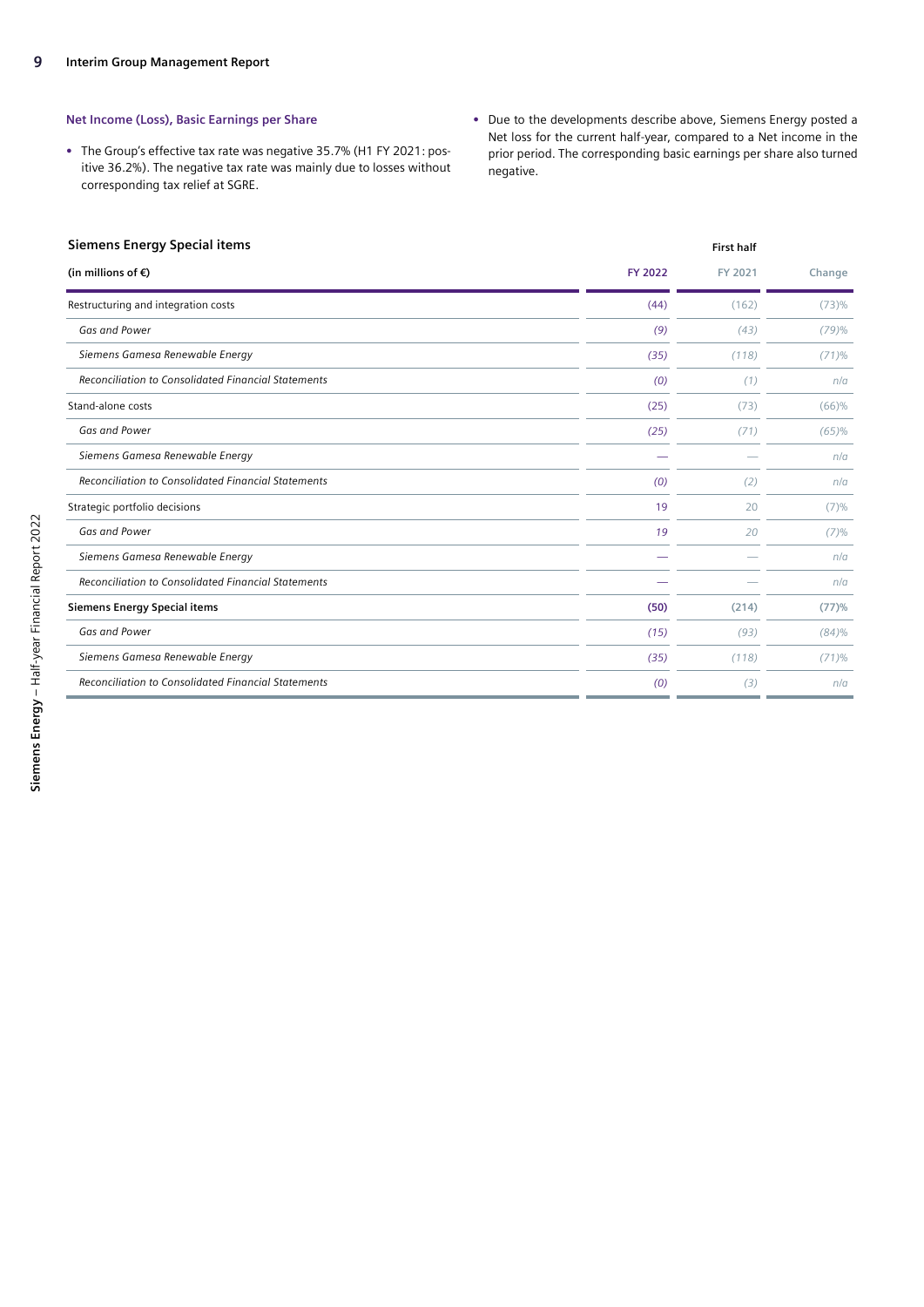## <span id="page-9-0"></span>**2.2 Net assets and financial position**

| (in millions of $\epsilon$ )    | Mar 31, 2022 | Sep 30, 2021 | Change  |
|---------------------------------|--------------|--------------|---------|
| <b>Total current assets</b>     | 25,020       | 23,397       | 7%      |
| therein                         |              |              |         |
| Cash and cash equivalents       | 5,030        | 5,333        | $(6)\%$ |
| Trade and other receivables     | 5,377        | 5,110        | 5%      |
| Contract assets                 | 4,630        | 4,913        | $(6)\%$ |
| Inventories                     | 7,552        | 6,146        | 23%     |
| <b>Total non-current assets</b> | 21,228       | 20,744       | 2%      |
| therein                         |              |              |         |
| Goodwill                        | 9,806        | 9,538        | 3%      |
| Other intangible assets         | 3,482        | 3,561        | $(2)\%$ |
| Property, plant and equipment   | 5,229        | 5,104        | 2%      |
| <b>Total assets</b>             | 46,248       | 44,141       | 5%      |

| (in millions of $\epsilon$ )                             | Mar 31, 2022 | Sep 30, 2021 | Change  |
|----------------------------------------------------------|--------------|--------------|---------|
| <b>Total current liabilities</b>                         | 25,209       | 22,602       | 12%     |
| therein                                                  |              |              |         |
| Short-term debt and current maturities of long-term debt | 1,602        | 551          | 191%    |
| Trade and other payables                                 | 5,756        | 5,764        | $(0)\%$ |
| Contract liabilities                                     | 11,936       | 10,350       | 15%     |
| Current provisions                                       | 2,139        | 1,991        | 7%      |
| <b>Total non-current liabilities</b>                     | 5,650        | 6,319        | (11)%   |
| therein                                                  |              |              |         |
| Long-term debt                                           | 1,725        | 2,177        | (21)%   |
| Provisions for pensions and similar obligations          | 725          | 830          | (13)%   |
| Provisions                                               | 1,871        | 1,968        | (5)%    |
| <b>Total equity</b>                                      | 15,389       | 15,220       | 1%      |
| <b>Total liabilities and equity</b>                      | 46,248       | 44,141       | 5%      |

#### **Assets, liabilities and equity**

- **•** As of March 31, 2022, **total assets** of Siemens Energy Group were moderately higher compared to the end of the prior fiscal year. Approximately one half of asset changes stemmed from currency translation differences. The asset changes primarily related to the increase in the asset components of operating net working capital. On the liabilities side, changes were mainly attributable to the increase in the liability components of operating net working capital and debt.
- **•** The sharp increase of **other current financial assets** related to, amongst others, derivative financial instruments as well as the interim financing of a power plant construction project.
- **• Operating net working capital** decreased to negative €134 million (September 30, 2021: €55 million). A substantial decrease at GP – mainly due to project prepayments, which more than offset an increase of inventories – was offset by an increase at SGRE, especially trade receivables and inventories. The increase in inventories is partly related to the supply chain disruptions.
- **• Debt** increased to €3,327 million (September 30, 2021: €2,728 million), primarily due to higher loans from banks. This mainly related to the partial drawdown of an existing revolving credit facility and the utilization of credit lines at SGRE (see **Note 3 in 3.6 Notes to Half-year Consolidated Financial Statements**).
- **• Provisions for pensions and similar obligations** decreased during H1 FY 2022 to €725 million (September 30, 2021: €830 million) mainly due to an increase in the weighted average discount rate.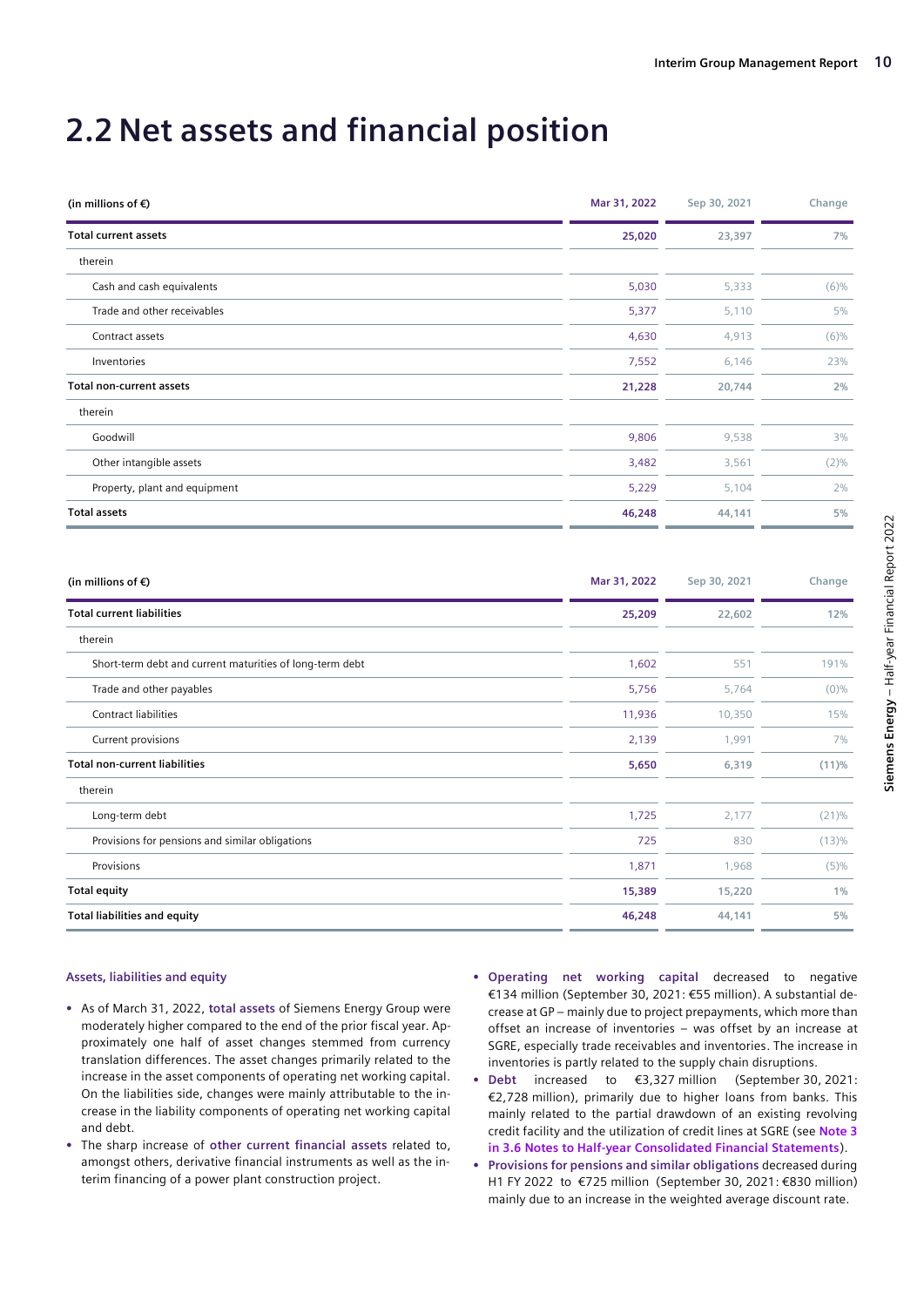**• Total equity** was slightly above the level at the end of the previous fiscal year. A positive other comprehensive income – primarily due to positive currency translation differences – was offset by a sharp decrease in non-controlling interests.

#### **Cash flows**

- **• Free cash flow pre tax** of Siemens Energy Group decreased sharply in H1 FY 2022 compared to the prior year and was negative. The change was primarily driven by the declining result at SGRE which was partly offset by lower cash outflows resulting from the change in other assets and liabilities of €693 million (H1 FY 2021: €962 million), partly due to higher cash outflows in the prior-year period as a result of accelerated vesting of share-based payment programs of Siemens AG.
- **•** At segment level, GP sharply improved its **Free cash flow pre tax**, mainly driven by an improved result and higher cash inflows from the change in operating net working capital, while SGRE posted a sharp decrease. In addition to the declining result and increased cash outflows from the year-on-year change in operating net working

capital, the development at SGRE was also caused by a significant increase in capital expenditures. Furthermore, Reconciliation to Consolidated Financial Statements showed a positive swing from the negative prior-year amount, which was primarily attributable to a non-recurring temporal shift related to the settlement of derivatives.

- **• Cash flows from investing activities** in H1 FY 2022 included outflows of €142 million related to the above-mentioned interim financing of a power plant construction project. This was offset by inflows from the sale of an investment accounted for using the equity method. There were no cash flows comparable to either of these movements in the prior year.
- **•** The year-on-year increase in positive **cash flows from financing activities** in H1 FY 2022 was mainly due to the purchase of treasury shares in the prior year, which was not matched by any comparable activities in the period under review.
- **•** Siemens Energy's **net cash** determined by deducting total liquidity from total debt – decreased to €1,615 million as of March 31, 2022 (September 30, 2022: €2,515 million).

|                                                                          |         | <b>First half</b> |             |
|--------------------------------------------------------------------------|---------|-------------------|-------------|
| (in millions of $\epsilon$ )                                             | FY 2022 | FY 2021           | Change      |
| Free cash flow pre tax by segment                                        |         |                   |             |
| Gas and Power                                                            | 922     | 657               | 40%         |
| Siemens Gamesa Renewable Energy                                          | (1,356) | (392)             | $< (200\%)$ |
| Reconciliation to Consolidated Financial Statements                      | 14      | (221)             | n/a         |
| Free cash flow pre tax of Siemens Energy                                 | (420)   | 45                | n/a         |
| therein Additions to intangible assets and property, plant and equipment | (434)   | (389)             | (12)%       |
| <b>Cash flows from</b>                                                   |         |                   |             |
| Operating activities                                                     | (198)   | 213               | n/a         |
| Investing activities                                                     | (427)   | (379)             | (13)%       |
| Financing activities                                                     | 248     | 69                | >200%       |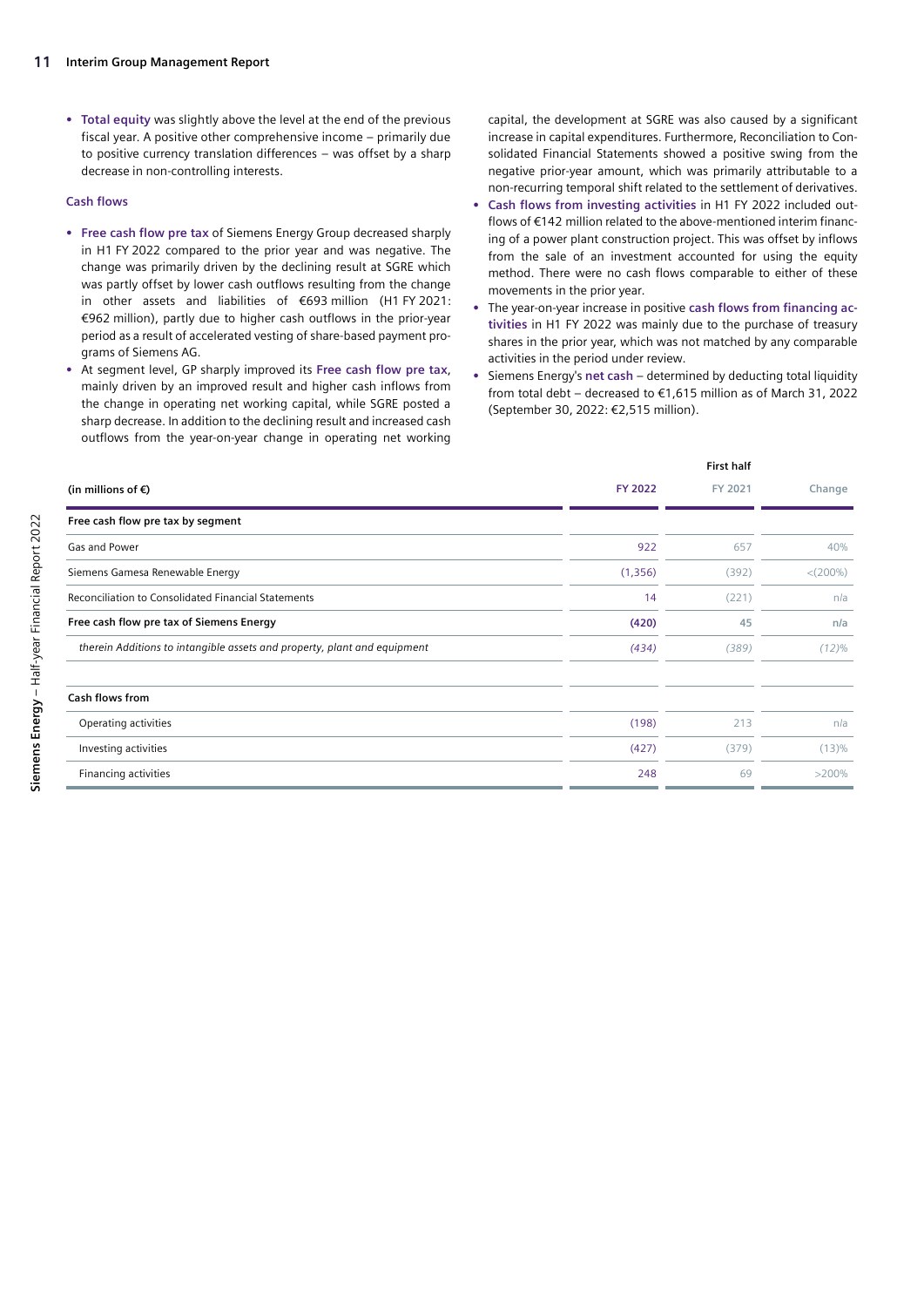### <span id="page-11-0"></span>**2.3 Report on expected developments**

For the **GP segment** in fiscal year 2022, we maintain our guidance for comparable revenue growth (excluding currency translation and portfolio effects) between positive 1% and positive 5%, and Adjusted EBITA margin before Special items between positive 4.5% and positive 6.5%. However, in light of prevailing challenges, we expect results towards the low end of the guidance ranges. For fiscal year 2023, we confirm our target of an Adjusted EBITA margin before Special items in a range between positive 6% and positive 8%.

Given **SGRE's** performance of the first half year and continued internal and external uncertainties, SGRE announced that its previous guidance of a comparable decline of revenue between negative 2% and negative 9% and an Adjusted EBITA margin before Special items in a range of negative 4% to positive 1% is no longer valid. According to SGRE, the company cannot provide projections for the second half of the year with the desirable detail and precision but will continue to work to achieve a comparable revenue development within the range of negative 2% and negative 9%, and Adjusted EBITA margin before Special items towards the low end of the previous guidance range of negative 4%.

For **Siemens Energy** we now expect results towards the low end of the guidance ranges for comparable revenue development (negative 2% to positive 3%) and Adjusted EBITA margin before Special items (positive 2% to positive 4%). Consequently, we expect Net loss to be level with prior year compared to the previous guidance of a sharp improvement. We confirm expectations for the Free cash flow pre tax to be in a range of a positive mid-triple-digit million euro.

Because of the war in Ukraine and the sanctions imposed on Russia the operating environment for Siemens Energy has become more challenging. Siemens Energy is complying with all sanctions and has stopped any new business in Russia. Siemens Energy has started to see an impact on revenue and profitability as a result of the war and is experiencing an aggravation of the existing supply chain challenges. We are currently not able to fully assess the potential impact for the remainder of the fiscal year and can therefore not rule out further negative effects mainly on revenue, profitability and recoverability of assets. In addition, we note a rising impact related to the COVID-19 situation in China.

This guidance assumes no further major financial impacts from COVID-19 on our business activity and excludes charges related to legal and regulatory matters including further negative effects from the war in Ukraine and its economic consequences.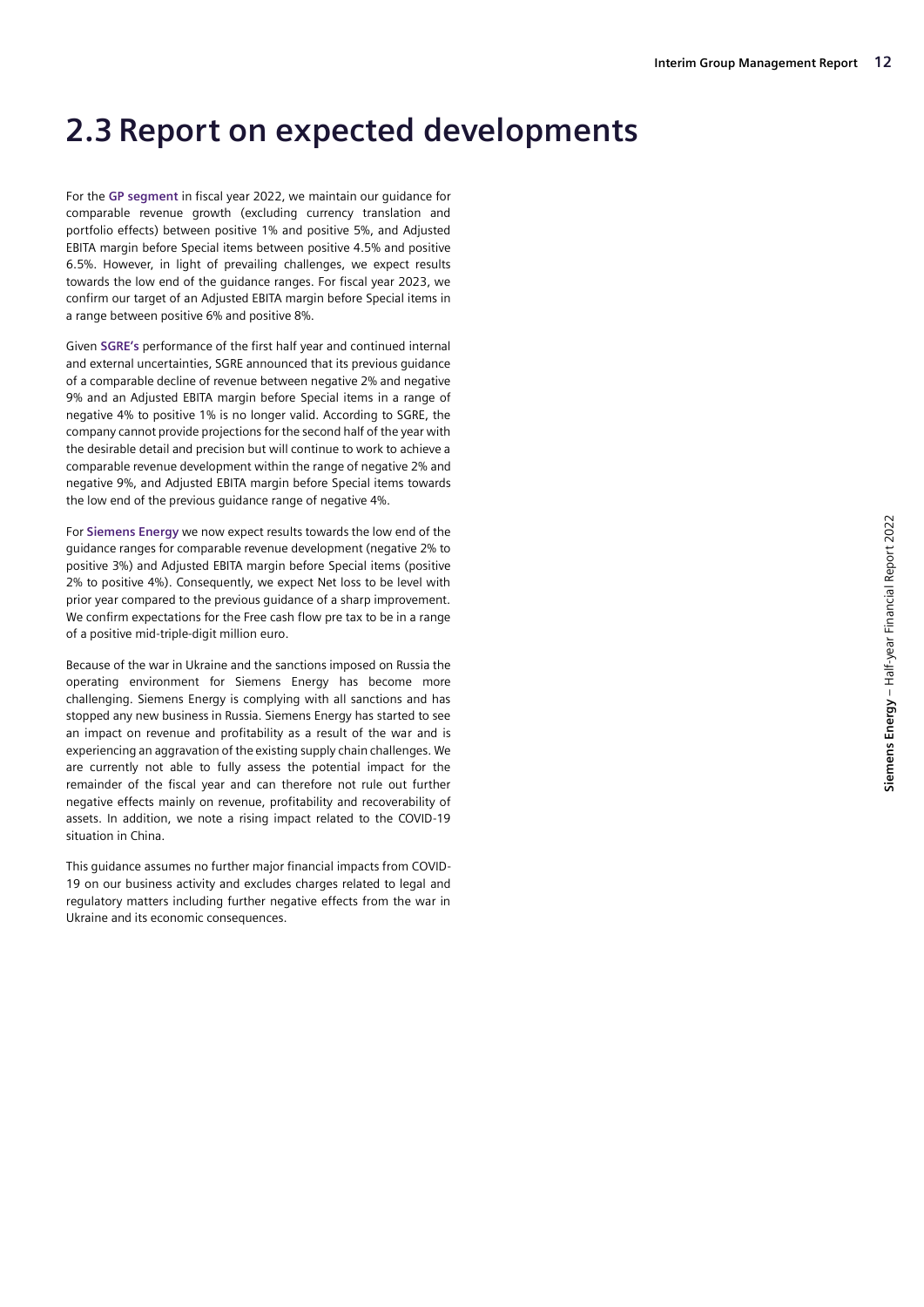### <span id="page-12-0"></span>**2.4 Report on material risks and opportunities**

In our Annual Report 2021, we described risks that could have a significant adverse impact on our business, net assets and financial position, profit, and loss (including effects on assets, liabilities, and cash flows), as well as our reputation, our most significant opportunities, and the design of our risk management system.

In the reporting period, we did not identify any further significant risks and opportunities beyond those presented in our Annual Report for the financial year 2021 and in this half-year financial report. However, we assess the risk from political instability and conflicts as significantly increased due to the war in Ukraine.

#### **War in Ukraine**

The consequences and risks arising from the war in Ukraine are manifold and difficult to predict at this point in time. In addition to the immediate danger and loss of human life, this war poses a threat to global trade. Due to the close interconnectedness of, among other things, markets and countries, production and supply chains, political and economic conditions, and the geopolitical escalation potential of this crisis, we see our business objectives exposed to significant risk. Siemens Energy supports the international coalition of governments that has imposed sanctions on Russia and Belarus. We have decided to suspend all new business activities in Russia and Belarus. Task forces and crisis teams have been set up in many functional areas of Siemens Energy to carefully monitor and mitigate the various impacts of the war in Ukraine. Our primary focus is on the health and safety of our employees. Also, the legal consequences of the current sanctions are being determined and threats to cybersecurity are closely monitored. We continuously assess the effects on our supply chain, in particular the availability and price development of raw materials, energy or supplier products, including their logistical transport capacities. The accounting and controlling function monitors possible effects on our net assets, financial position and results of operations (e.g. impairments) continuously. At Group level, a crisis team at Executive Board level provides updates and facts to support overarching decisions which form the basis for the measures taken by the management responsible in the individual businesses and countries. We are in close and regular contact with official bodies to ensure that we receive comprehensive external information as early as possible. Our ability to influence the situation is very limited due to significant uncertainties, such as the duration and dynamics of the war in Ukraine and its potential for escalation. Siemens Energy's global business footprint in nearly all relevant economies, our extensive offerings that follow different business cycles, and our balanced mix of diverse business models (e.g., equipment, components, systems, software, services, and solutions businesses) help us mitigate the impact of unfavorable developments in individual markets.

#### **Assessment of the overall risk situation**

Our evaluation of individual risks in the first half of fiscal 2022 was continuously updated in light of developments in the external environment, effects of our own mitigation measures and the revision of our risk assessment. The risk from political instability and conflicts has risen significantly. For this reason, the overall risk situation for Siemens Energy increases compared to the previous year. We currently still assess the operational risk of the critical supply chain as the greatest challenge for us, followed by the strategic risk arising from political instability and conflicts.

Additional risks and opportunities not known to us or that we currently consider immaterial could also affect our business operations. At present, no risks have been identified that either individually or in combination with other risks could endanger our ability to continue as a going concern.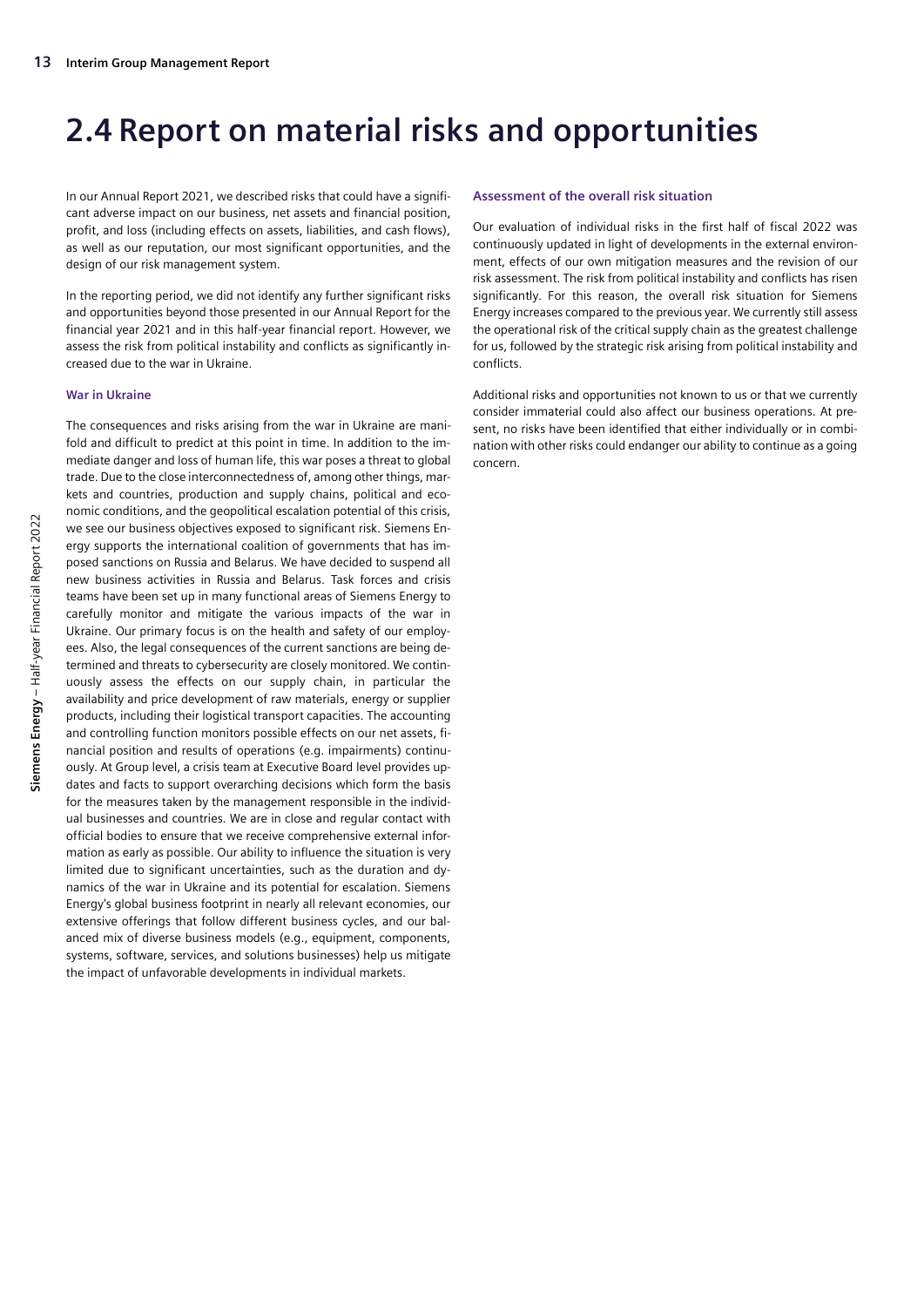## <span id="page-13-0"></span>**Half-year Consolidated Financial Statements**

**20**

- **3.1 [Consolidated Statements](#page-14-0) of Income 15 3.2 [Consolidated Statements of Comprehensive Income](#page-15-0) 16**
- **3.3 [Consolidated Statements of Financial Position](#page-16-0) 17**
- **3.4 [Consolidated Statements of Cash Flows](#page-17-0) 18**
- **3.5 [Consolidated Statements of Changes in Equity](#page-18-0) 19**
- **3.6 [Notes to Half-year Consolidated Financial](#page-19-0)  [Statements](#page-19-0)**

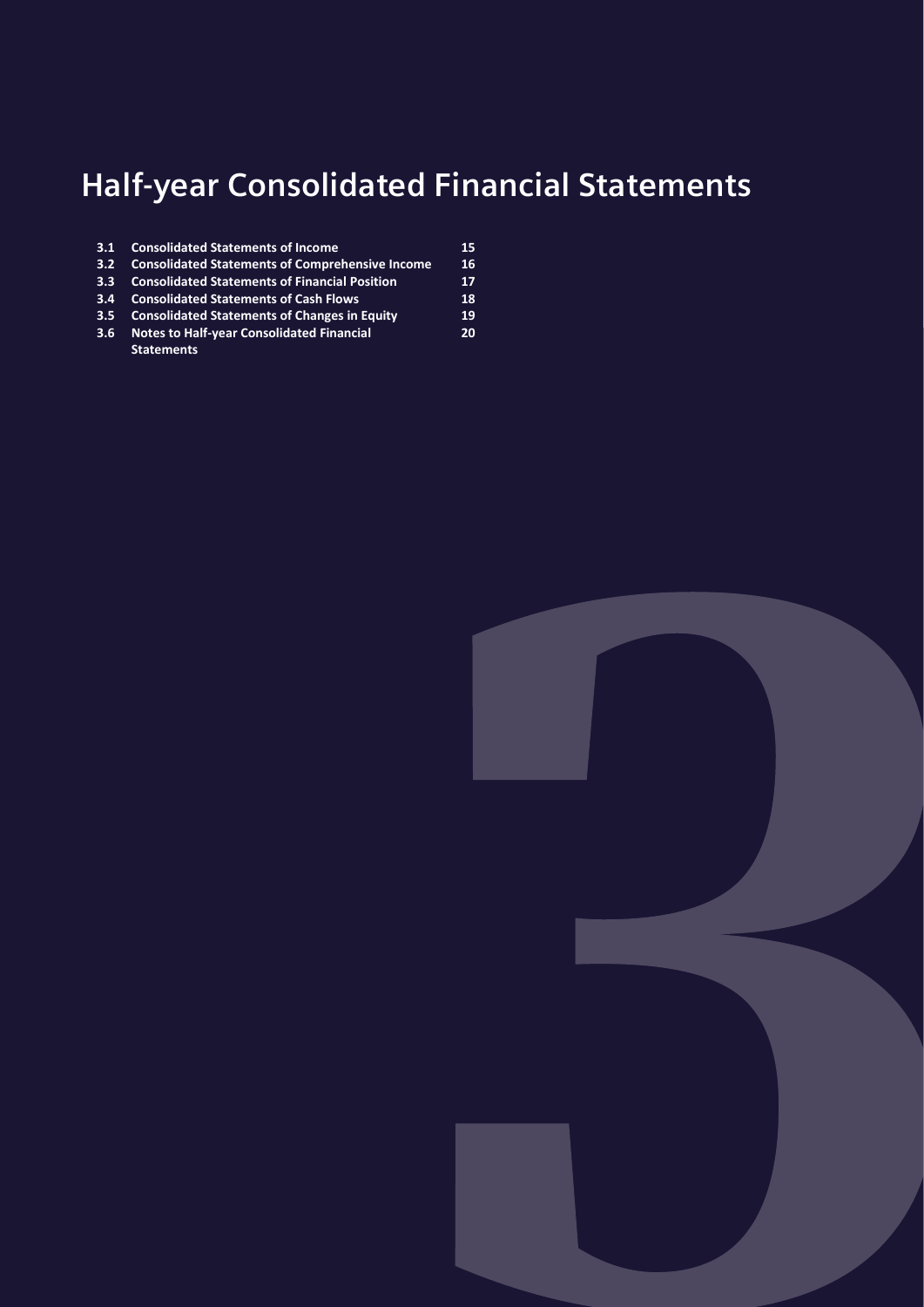## <span id="page-14-0"></span>**3.1 Consolidated Statements of Income**

|                                                                           |             |                | <b>First half</b> |
|---------------------------------------------------------------------------|-------------|----------------|-------------------|
| (in millions of $\epsilon$ , earnings per share in $\epsilon$ )           | <b>Note</b> | <b>FY 2022</b> | FY 2021           |
| Revenue                                                                   | 8           | 12,538         | 13,024            |
| Cost of sales                                                             |             | (11,093)       | (11,009)          |
| <b>Gross profit</b>                                                       |             | 1,445          | 2,015             |
| Research and development expenses                                         |             | (491)          | (525)             |
| Selling and general administrative expenses                               |             | (1, 313)       | (1, 262)          |
| Other operating income                                                    |             | 35             | 51                |
| Other operating expenses                                                  |             | (80)           | (38)              |
| Income (loss) from investments accounted for using the equity method, net |             | 59             | 30                |
| <b>Operating income (loss)</b>                                            |             | (345)          | 272               |
| Interest income                                                           |             | 22             | 13                |
| Interest expenses                                                         |             | (69)           | (61)              |
| Other financial income (expenses), net                                    |             | 30             | (21)              |
| Income (loss) before income taxes                                         |             | (362)          | 203               |
| Income tax (expenses) benefits                                            |             | (130)          | (74)              |
| Net income (loss)                                                         |             | (492)          | 130               |
|                                                                           |             |                |                   |
| Attributable to:                                                          |             |                |                   |
| Non-controlling interests                                                 |             | (211)          | 42                |
| Shareholders of Siemens Energy AG                                         |             | (281)          | 88                |
|                                                                           |             |                |                   |
| <b>Basic earnings per share</b>                                           |             | (0.39)         | 0.12              |
| Diluted earnings per share                                                |             | (0.39)         | 0.12              |
|                                                                           |             |                |                   |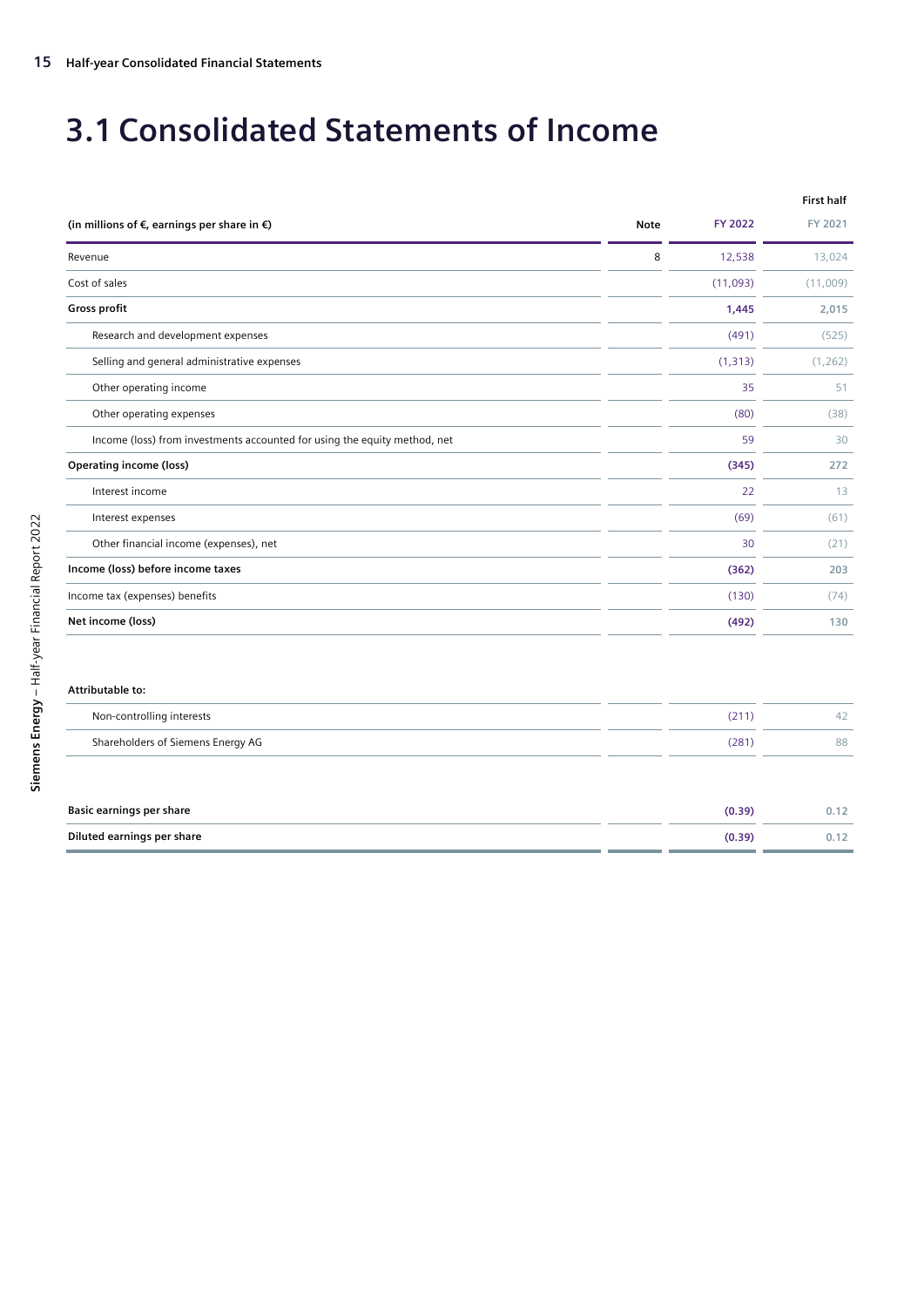## <span id="page-15-0"></span>**3.2 Consolidated Statements of Comprehensive Income**

|                                                                           |                | <b>First half</b> |
|---------------------------------------------------------------------------|----------------|-------------------|
| (in millions of $\epsilon$ )                                              | <b>FY 2022</b> | FY 2021           |
| Net income (loss)                                                         | (492)          | 130               |
|                                                                           |                |                   |
| Remeasurements of defined benefit plans                                   | 117            | 127               |
| therein Income tax effects                                                | (47)           | (43)              |
| Remeasurements of equity instruments                                      | $\overline{0}$ |                   |
| Income (loss) from investments accounted for using the equity method, net | $\Omega$       | (3)               |
| Items that will not be reclassified to profit or loss                     | 118            | 125               |
| Currency translation differences                                          | 469            | 140               |
| Derivative financial instruments                                          | $\overline{2}$ | 60                |
| therein Income tax effects                                                | (7)            | (12)              |
| Income (loss) from investments accounted for using the equity method, net | 12             | (18)              |
| Items that may be reclassified subsequently to profit or loss             | 483            | 182               |
| Other comprehensive income (loss), net of income taxes                    | 601            | 306               |
| Total comprehensive income (loss)                                         | 109            | 436               |
| Attributable to:                                                          |                |                   |
| Non-controlling interests                                                 | (198)          | 65                |
| Shareholders of Siemens Energy AG                                         | 307            | 372               |
|                                                                           |                |                   |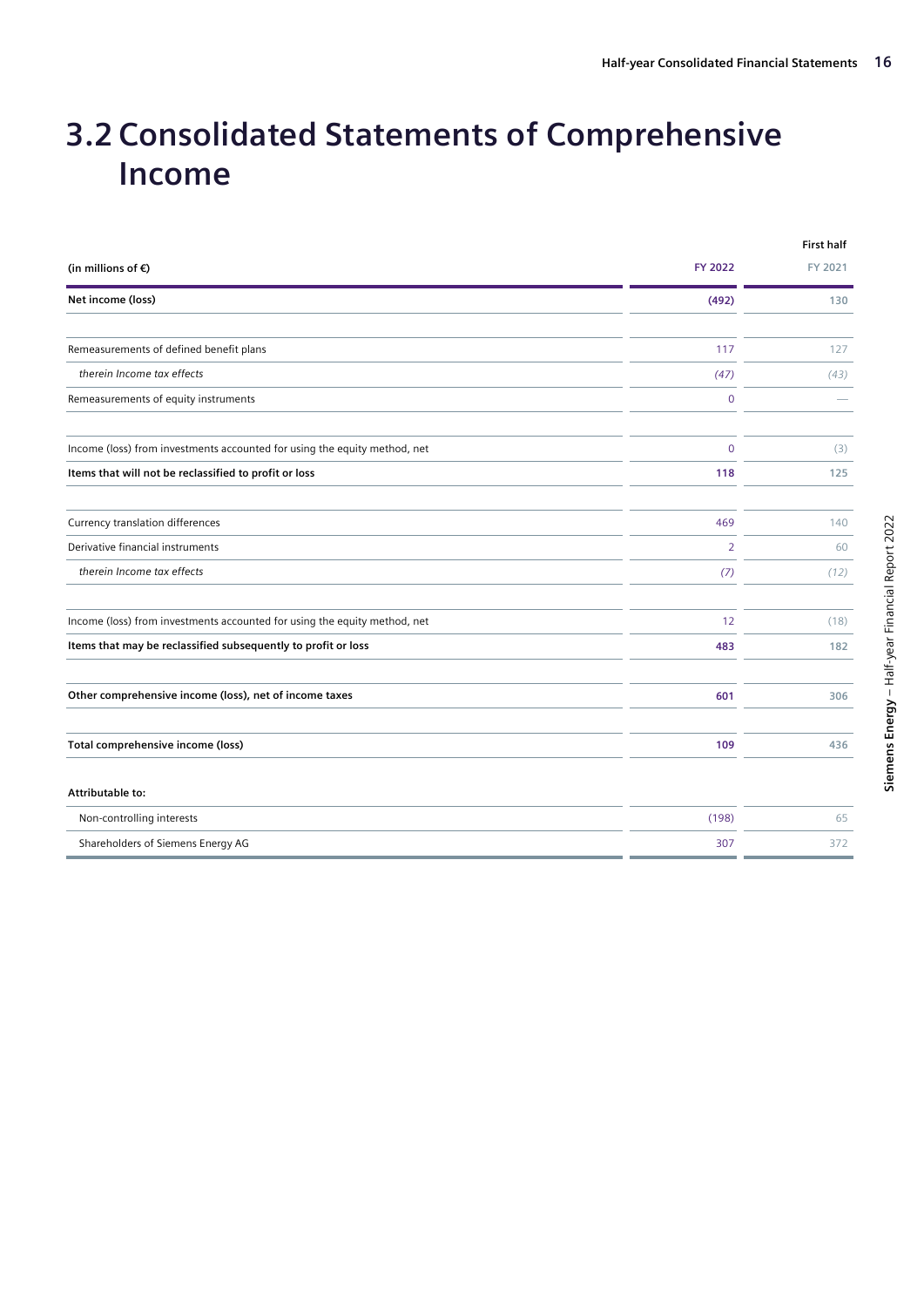## <span id="page-16-0"></span>**3.3 Consolidated Statements of Financial Position**

| Assets<br>Cash and cash equivalents<br>5,030<br>5,333<br>Trade and other receivables<br>5,377<br>5,110<br>Other current financial assets<br>962<br>590<br>Contract assets<br>4,630<br>4,913<br>Inventories<br>7,552<br>6,146<br>408<br>Current income tax assets<br>344<br>Other current assets<br>1,015<br>880<br>Assets classified as held for disposal<br>46<br>81<br><b>Total current assets</b><br>25,020<br>23,397<br>Goodwill<br>9,806<br>9,538<br>Other intangible assets<br>3,482<br>3,561<br>Property, plant and equipment<br>5,229<br>5,104<br>Investments accounted for using the equity method<br>764<br>720<br>Other financial assets<br>371<br>352<br>Deferred tax assets<br>1,172<br>1,130<br>Other assets<br>404<br>338<br><b>Total non-current assets</b><br>21,228<br>20,744<br>46,248<br>44,141<br><b>Total assets</b><br><b>Liabilities and equity</b><br>Short-term debt and current maturities of long-term debt<br>3<br>1,602<br>551<br>Trade and other payables<br>5,756<br>5,764<br>Other current financial liabilities<br>715<br>482<br>Contract liabilities<br>11,936<br>10,350<br>Current provisions<br>2,139<br>1,991<br>Current income tax liabilities<br>402<br>391<br>Other current liabilities<br>2,621<br>3,074<br>Liabilities associated with assets classified as held for disposal<br>37<br><b>Total current liabilities</b><br>25,209<br>22,602<br>3<br>1,725<br>Long-term debt<br>2,177<br>Provisions for pensions and similar obligations<br>725<br>830<br>Deferred tax liabilities<br>289<br>254<br>Provisions<br>1,871<br>1,968<br>Other financial liabilities<br>381<br>389<br>Other liabilities<br>659<br>702<br><b>Total non-current liabilities</b><br>5,650<br>6,319<br><b>Total liabilities</b><br>30,859<br>28,921<br>Equity<br>4<br>727<br>Issued capital<br>727<br>Capital reserve<br>12,429<br>12,418<br>Retained earnings<br>2,441<br>2,605<br>(40)<br>Other components of equity<br>(511)<br>(170)<br>Treasury shares, at cost<br>(281)<br>Total equity attributable to shareholders of Siemens Energy AG<br>15,387<br>14,958<br>Non-controlling interests<br>2<br>262<br><b>Total equity</b><br>15,389<br>15,220<br><b>Total liabilities and equity</b><br>46,248<br>44,141 | (in millions of $\epsilon$ ) | Note | Mar 31, 2022 | Sep 30, 2021 |
|-------------------------------------------------------------------------------------------------------------------------------------------------------------------------------------------------------------------------------------------------------------------------------------------------------------------------------------------------------------------------------------------------------------------------------------------------------------------------------------------------------------------------------------------------------------------------------------------------------------------------------------------------------------------------------------------------------------------------------------------------------------------------------------------------------------------------------------------------------------------------------------------------------------------------------------------------------------------------------------------------------------------------------------------------------------------------------------------------------------------------------------------------------------------------------------------------------------------------------------------------------------------------------------------------------------------------------------------------------------------------------------------------------------------------------------------------------------------------------------------------------------------------------------------------------------------------------------------------------------------------------------------------------------------------------------------------------------------------------------------------------------------------------------------------------------------------------------------------------------------------------------------------------------------------------------------------------------------------------------------------------------------------------------------------------------------------------------------------------------------------------------------------------------------------------------------------------------------------------------|------------------------------|------|--------------|--------------|
|                                                                                                                                                                                                                                                                                                                                                                                                                                                                                                                                                                                                                                                                                                                                                                                                                                                                                                                                                                                                                                                                                                                                                                                                                                                                                                                                                                                                                                                                                                                                                                                                                                                                                                                                                                                                                                                                                                                                                                                                                                                                                                                                                                                                                                     |                              |      |              |              |
|                                                                                                                                                                                                                                                                                                                                                                                                                                                                                                                                                                                                                                                                                                                                                                                                                                                                                                                                                                                                                                                                                                                                                                                                                                                                                                                                                                                                                                                                                                                                                                                                                                                                                                                                                                                                                                                                                                                                                                                                                                                                                                                                                                                                                                     |                              |      |              |              |
|                                                                                                                                                                                                                                                                                                                                                                                                                                                                                                                                                                                                                                                                                                                                                                                                                                                                                                                                                                                                                                                                                                                                                                                                                                                                                                                                                                                                                                                                                                                                                                                                                                                                                                                                                                                                                                                                                                                                                                                                                                                                                                                                                                                                                                     |                              |      |              |              |
|                                                                                                                                                                                                                                                                                                                                                                                                                                                                                                                                                                                                                                                                                                                                                                                                                                                                                                                                                                                                                                                                                                                                                                                                                                                                                                                                                                                                                                                                                                                                                                                                                                                                                                                                                                                                                                                                                                                                                                                                                                                                                                                                                                                                                                     |                              |      |              |              |
|                                                                                                                                                                                                                                                                                                                                                                                                                                                                                                                                                                                                                                                                                                                                                                                                                                                                                                                                                                                                                                                                                                                                                                                                                                                                                                                                                                                                                                                                                                                                                                                                                                                                                                                                                                                                                                                                                                                                                                                                                                                                                                                                                                                                                                     |                              |      |              |              |
|                                                                                                                                                                                                                                                                                                                                                                                                                                                                                                                                                                                                                                                                                                                                                                                                                                                                                                                                                                                                                                                                                                                                                                                                                                                                                                                                                                                                                                                                                                                                                                                                                                                                                                                                                                                                                                                                                                                                                                                                                                                                                                                                                                                                                                     |                              |      |              |              |
|                                                                                                                                                                                                                                                                                                                                                                                                                                                                                                                                                                                                                                                                                                                                                                                                                                                                                                                                                                                                                                                                                                                                                                                                                                                                                                                                                                                                                                                                                                                                                                                                                                                                                                                                                                                                                                                                                                                                                                                                                                                                                                                                                                                                                                     |                              |      |              |              |
|                                                                                                                                                                                                                                                                                                                                                                                                                                                                                                                                                                                                                                                                                                                                                                                                                                                                                                                                                                                                                                                                                                                                                                                                                                                                                                                                                                                                                                                                                                                                                                                                                                                                                                                                                                                                                                                                                                                                                                                                                                                                                                                                                                                                                                     |                              |      |              |              |
|                                                                                                                                                                                                                                                                                                                                                                                                                                                                                                                                                                                                                                                                                                                                                                                                                                                                                                                                                                                                                                                                                                                                                                                                                                                                                                                                                                                                                                                                                                                                                                                                                                                                                                                                                                                                                                                                                                                                                                                                                                                                                                                                                                                                                                     |                              |      |              |              |
|                                                                                                                                                                                                                                                                                                                                                                                                                                                                                                                                                                                                                                                                                                                                                                                                                                                                                                                                                                                                                                                                                                                                                                                                                                                                                                                                                                                                                                                                                                                                                                                                                                                                                                                                                                                                                                                                                                                                                                                                                                                                                                                                                                                                                                     |                              |      |              |              |
|                                                                                                                                                                                                                                                                                                                                                                                                                                                                                                                                                                                                                                                                                                                                                                                                                                                                                                                                                                                                                                                                                                                                                                                                                                                                                                                                                                                                                                                                                                                                                                                                                                                                                                                                                                                                                                                                                                                                                                                                                                                                                                                                                                                                                                     |                              |      |              |              |
|                                                                                                                                                                                                                                                                                                                                                                                                                                                                                                                                                                                                                                                                                                                                                                                                                                                                                                                                                                                                                                                                                                                                                                                                                                                                                                                                                                                                                                                                                                                                                                                                                                                                                                                                                                                                                                                                                                                                                                                                                                                                                                                                                                                                                                     |                              |      |              |              |
|                                                                                                                                                                                                                                                                                                                                                                                                                                                                                                                                                                                                                                                                                                                                                                                                                                                                                                                                                                                                                                                                                                                                                                                                                                                                                                                                                                                                                                                                                                                                                                                                                                                                                                                                                                                                                                                                                                                                                                                                                                                                                                                                                                                                                                     |                              |      |              |              |
|                                                                                                                                                                                                                                                                                                                                                                                                                                                                                                                                                                                                                                                                                                                                                                                                                                                                                                                                                                                                                                                                                                                                                                                                                                                                                                                                                                                                                                                                                                                                                                                                                                                                                                                                                                                                                                                                                                                                                                                                                                                                                                                                                                                                                                     |                              |      |              |              |
|                                                                                                                                                                                                                                                                                                                                                                                                                                                                                                                                                                                                                                                                                                                                                                                                                                                                                                                                                                                                                                                                                                                                                                                                                                                                                                                                                                                                                                                                                                                                                                                                                                                                                                                                                                                                                                                                                                                                                                                                                                                                                                                                                                                                                                     |                              |      |              |              |
|                                                                                                                                                                                                                                                                                                                                                                                                                                                                                                                                                                                                                                                                                                                                                                                                                                                                                                                                                                                                                                                                                                                                                                                                                                                                                                                                                                                                                                                                                                                                                                                                                                                                                                                                                                                                                                                                                                                                                                                                                                                                                                                                                                                                                                     |                              |      |              |              |
|                                                                                                                                                                                                                                                                                                                                                                                                                                                                                                                                                                                                                                                                                                                                                                                                                                                                                                                                                                                                                                                                                                                                                                                                                                                                                                                                                                                                                                                                                                                                                                                                                                                                                                                                                                                                                                                                                                                                                                                                                                                                                                                                                                                                                                     |                              |      |              |              |
|                                                                                                                                                                                                                                                                                                                                                                                                                                                                                                                                                                                                                                                                                                                                                                                                                                                                                                                                                                                                                                                                                                                                                                                                                                                                                                                                                                                                                                                                                                                                                                                                                                                                                                                                                                                                                                                                                                                                                                                                                                                                                                                                                                                                                                     |                              |      |              |              |
|                                                                                                                                                                                                                                                                                                                                                                                                                                                                                                                                                                                                                                                                                                                                                                                                                                                                                                                                                                                                                                                                                                                                                                                                                                                                                                                                                                                                                                                                                                                                                                                                                                                                                                                                                                                                                                                                                                                                                                                                                                                                                                                                                                                                                                     |                              |      |              |              |
|                                                                                                                                                                                                                                                                                                                                                                                                                                                                                                                                                                                                                                                                                                                                                                                                                                                                                                                                                                                                                                                                                                                                                                                                                                                                                                                                                                                                                                                                                                                                                                                                                                                                                                                                                                                                                                                                                                                                                                                                                                                                                                                                                                                                                                     |                              |      |              |              |
|                                                                                                                                                                                                                                                                                                                                                                                                                                                                                                                                                                                                                                                                                                                                                                                                                                                                                                                                                                                                                                                                                                                                                                                                                                                                                                                                                                                                                                                                                                                                                                                                                                                                                                                                                                                                                                                                                                                                                                                                                                                                                                                                                                                                                                     |                              |      |              |              |
|                                                                                                                                                                                                                                                                                                                                                                                                                                                                                                                                                                                                                                                                                                                                                                                                                                                                                                                                                                                                                                                                                                                                                                                                                                                                                                                                                                                                                                                                                                                                                                                                                                                                                                                                                                                                                                                                                                                                                                                                                                                                                                                                                                                                                                     |                              |      |              |              |
|                                                                                                                                                                                                                                                                                                                                                                                                                                                                                                                                                                                                                                                                                                                                                                                                                                                                                                                                                                                                                                                                                                                                                                                                                                                                                                                                                                                                                                                                                                                                                                                                                                                                                                                                                                                                                                                                                                                                                                                                                                                                                                                                                                                                                                     |                              |      |              |              |
|                                                                                                                                                                                                                                                                                                                                                                                                                                                                                                                                                                                                                                                                                                                                                                                                                                                                                                                                                                                                                                                                                                                                                                                                                                                                                                                                                                                                                                                                                                                                                                                                                                                                                                                                                                                                                                                                                                                                                                                                                                                                                                                                                                                                                                     |                              |      |              |              |
|                                                                                                                                                                                                                                                                                                                                                                                                                                                                                                                                                                                                                                                                                                                                                                                                                                                                                                                                                                                                                                                                                                                                                                                                                                                                                                                                                                                                                                                                                                                                                                                                                                                                                                                                                                                                                                                                                                                                                                                                                                                                                                                                                                                                                                     |                              |      |              |              |
|                                                                                                                                                                                                                                                                                                                                                                                                                                                                                                                                                                                                                                                                                                                                                                                                                                                                                                                                                                                                                                                                                                                                                                                                                                                                                                                                                                                                                                                                                                                                                                                                                                                                                                                                                                                                                                                                                                                                                                                                                                                                                                                                                                                                                                     |                              |      |              |              |
|                                                                                                                                                                                                                                                                                                                                                                                                                                                                                                                                                                                                                                                                                                                                                                                                                                                                                                                                                                                                                                                                                                                                                                                                                                                                                                                                                                                                                                                                                                                                                                                                                                                                                                                                                                                                                                                                                                                                                                                                                                                                                                                                                                                                                                     |                              |      |              |              |
|                                                                                                                                                                                                                                                                                                                                                                                                                                                                                                                                                                                                                                                                                                                                                                                                                                                                                                                                                                                                                                                                                                                                                                                                                                                                                                                                                                                                                                                                                                                                                                                                                                                                                                                                                                                                                                                                                                                                                                                                                                                                                                                                                                                                                                     |                              |      |              |              |
|                                                                                                                                                                                                                                                                                                                                                                                                                                                                                                                                                                                                                                                                                                                                                                                                                                                                                                                                                                                                                                                                                                                                                                                                                                                                                                                                                                                                                                                                                                                                                                                                                                                                                                                                                                                                                                                                                                                                                                                                                                                                                                                                                                                                                                     |                              |      |              |              |
|                                                                                                                                                                                                                                                                                                                                                                                                                                                                                                                                                                                                                                                                                                                                                                                                                                                                                                                                                                                                                                                                                                                                                                                                                                                                                                                                                                                                                                                                                                                                                                                                                                                                                                                                                                                                                                                                                                                                                                                                                                                                                                                                                                                                                                     |                              |      |              |              |
|                                                                                                                                                                                                                                                                                                                                                                                                                                                                                                                                                                                                                                                                                                                                                                                                                                                                                                                                                                                                                                                                                                                                                                                                                                                                                                                                                                                                                                                                                                                                                                                                                                                                                                                                                                                                                                                                                                                                                                                                                                                                                                                                                                                                                                     |                              |      |              |              |
|                                                                                                                                                                                                                                                                                                                                                                                                                                                                                                                                                                                                                                                                                                                                                                                                                                                                                                                                                                                                                                                                                                                                                                                                                                                                                                                                                                                                                                                                                                                                                                                                                                                                                                                                                                                                                                                                                                                                                                                                                                                                                                                                                                                                                                     |                              |      |              |              |
|                                                                                                                                                                                                                                                                                                                                                                                                                                                                                                                                                                                                                                                                                                                                                                                                                                                                                                                                                                                                                                                                                                                                                                                                                                                                                                                                                                                                                                                                                                                                                                                                                                                                                                                                                                                                                                                                                                                                                                                                                                                                                                                                                                                                                                     |                              |      |              |              |
|                                                                                                                                                                                                                                                                                                                                                                                                                                                                                                                                                                                                                                                                                                                                                                                                                                                                                                                                                                                                                                                                                                                                                                                                                                                                                                                                                                                                                                                                                                                                                                                                                                                                                                                                                                                                                                                                                                                                                                                                                                                                                                                                                                                                                                     |                              |      |              |              |
|                                                                                                                                                                                                                                                                                                                                                                                                                                                                                                                                                                                                                                                                                                                                                                                                                                                                                                                                                                                                                                                                                                                                                                                                                                                                                                                                                                                                                                                                                                                                                                                                                                                                                                                                                                                                                                                                                                                                                                                                                                                                                                                                                                                                                                     |                              |      |              |              |
|                                                                                                                                                                                                                                                                                                                                                                                                                                                                                                                                                                                                                                                                                                                                                                                                                                                                                                                                                                                                                                                                                                                                                                                                                                                                                                                                                                                                                                                                                                                                                                                                                                                                                                                                                                                                                                                                                                                                                                                                                                                                                                                                                                                                                                     |                              |      |              |              |
|                                                                                                                                                                                                                                                                                                                                                                                                                                                                                                                                                                                                                                                                                                                                                                                                                                                                                                                                                                                                                                                                                                                                                                                                                                                                                                                                                                                                                                                                                                                                                                                                                                                                                                                                                                                                                                                                                                                                                                                                                                                                                                                                                                                                                                     |                              |      |              |              |
|                                                                                                                                                                                                                                                                                                                                                                                                                                                                                                                                                                                                                                                                                                                                                                                                                                                                                                                                                                                                                                                                                                                                                                                                                                                                                                                                                                                                                                                                                                                                                                                                                                                                                                                                                                                                                                                                                                                                                                                                                                                                                                                                                                                                                                     |                              |      |              |              |
|                                                                                                                                                                                                                                                                                                                                                                                                                                                                                                                                                                                                                                                                                                                                                                                                                                                                                                                                                                                                                                                                                                                                                                                                                                                                                                                                                                                                                                                                                                                                                                                                                                                                                                                                                                                                                                                                                                                                                                                                                                                                                                                                                                                                                                     |                              |      |              |              |
|                                                                                                                                                                                                                                                                                                                                                                                                                                                                                                                                                                                                                                                                                                                                                                                                                                                                                                                                                                                                                                                                                                                                                                                                                                                                                                                                                                                                                                                                                                                                                                                                                                                                                                                                                                                                                                                                                                                                                                                                                                                                                                                                                                                                                                     |                              |      |              |              |
|                                                                                                                                                                                                                                                                                                                                                                                                                                                                                                                                                                                                                                                                                                                                                                                                                                                                                                                                                                                                                                                                                                                                                                                                                                                                                                                                                                                                                                                                                                                                                                                                                                                                                                                                                                                                                                                                                                                                                                                                                                                                                                                                                                                                                                     |                              |      |              |              |
|                                                                                                                                                                                                                                                                                                                                                                                                                                                                                                                                                                                                                                                                                                                                                                                                                                                                                                                                                                                                                                                                                                                                                                                                                                                                                                                                                                                                                                                                                                                                                                                                                                                                                                                                                                                                                                                                                                                                                                                                                                                                                                                                                                                                                                     |                              |      |              |              |
|                                                                                                                                                                                                                                                                                                                                                                                                                                                                                                                                                                                                                                                                                                                                                                                                                                                                                                                                                                                                                                                                                                                                                                                                                                                                                                                                                                                                                                                                                                                                                                                                                                                                                                                                                                                                                                                                                                                                                                                                                                                                                                                                                                                                                                     |                              |      |              |              |
|                                                                                                                                                                                                                                                                                                                                                                                                                                                                                                                                                                                                                                                                                                                                                                                                                                                                                                                                                                                                                                                                                                                                                                                                                                                                                                                                                                                                                                                                                                                                                                                                                                                                                                                                                                                                                                                                                                                                                                                                                                                                                                                                                                                                                                     |                              |      |              |              |
|                                                                                                                                                                                                                                                                                                                                                                                                                                                                                                                                                                                                                                                                                                                                                                                                                                                                                                                                                                                                                                                                                                                                                                                                                                                                                                                                                                                                                                                                                                                                                                                                                                                                                                                                                                                                                                                                                                                                                                                                                                                                                                                                                                                                                                     |                              |      |              |              |
|                                                                                                                                                                                                                                                                                                                                                                                                                                                                                                                                                                                                                                                                                                                                                                                                                                                                                                                                                                                                                                                                                                                                                                                                                                                                                                                                                                                                                                                                                                                                                                                                                                                                                                                                                                                                                                                                                                                                                                                                                                                                                                                                                                                                                                     |                              |      |              |              |
|                                                                                                                                                                                                                                                                                                                                                                                                                                                                                                                                                                                                                                                                                                                                                                                                                                                                                                                                                                                                                                                                                                                                                                                                                                                                                                                                                                                                                                                                                                                                                                                                                                                                                                                                                                                                                                                                                                                                                                                                                                                                                                                                                                                                                                     |                              |      |              |              |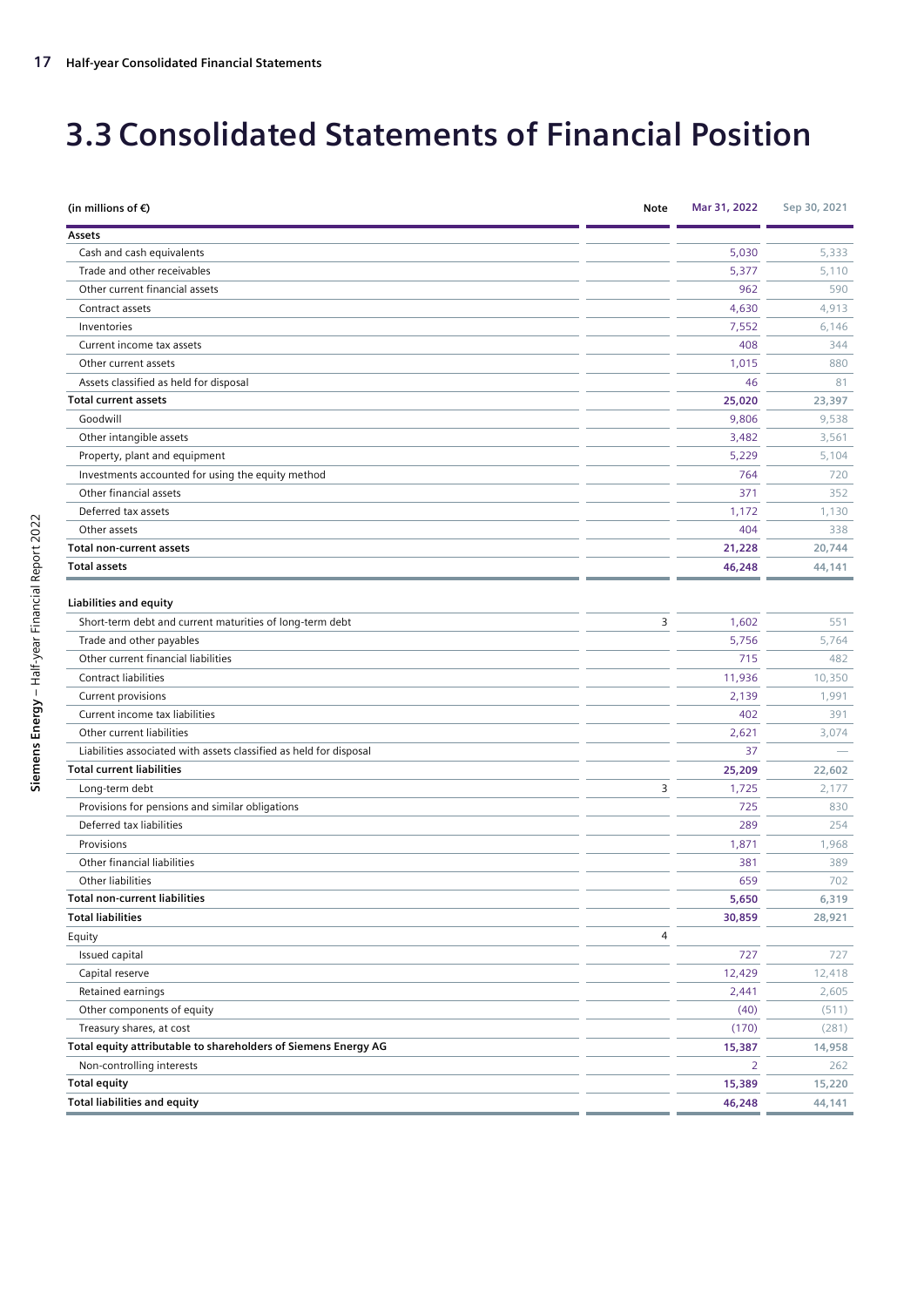## <span id="page-17-0"></span>**3.4 Consolidated Statements of Cash Flows**

|                                                                                            |          | <b>First half</b> |
|--------------------------------------------------------------------------------------------|----------|-------------------|
| (in millions of $\epsilon$ )                                                               | FY 2022  | FY 2021           |
| Cash flows from operating activities                                                       |          |                   |
| Net income (loss)                                                                          | (492)    | 130               |
| Adjustments to reconcile net income (loss) to cash flows from operating activities         |          |                   |
| Amortization, depreciation and impairments                                                 | 734      | 699               |
| Income tax expenses (benefits)                                                             | 130      | 74                |
| Interest (income) expenses, net                                                            | 48       | 48                |
| (Income) loss related to investing activities                                              | (70)     | (26)              |
| Other non-cash (income) expenses                                                           | 70       | 149               |
| Change in operating net working capital                                                    |          |                   |
| Contract assets                                                                            | 388      | (167)             |
| Inventories                                                                                | (1, 282) | (257)             |
| Trade and other receivables                                                                | (157)    | 189               |
| Trade and other payables                                                                   | (120)    | (105)             |
| <b>Contract liabilities</b>                                                                | 1,422    | 640               |
| Change in other assets and liabilities                                                     | (693)    | (962)             |
| Income taxes paid                                                                          | (211)    | (220)             |
| Dividends received                                                                         | 21       | 14                |
| Interest received                                                                          | 15       | 9                 |
| Cash flows from operating activities                                                       | (198)    | 213               |
| Cash flows from investing activities                                                       |          |                   |
| Additions to intangible assets and property, plant and equipment                           | (434)    | (389)             |
| Acquisitions of businesses, net of cash acquired                                           |          | $\mathbf{1}$      |
| Purchase of investments and financial assets                                               | (145)    | (1)               |
| Disposal of intangibles and property, plant and equipment                                  | 25       | 10                |
| Disposal of investments and financial assets                                               | 126      | (0)               |
| Cash flows from investing activities                                                       | (427)    | (379)             |
| Cash flows from financing activities                                                       |          |                   |
| Purchase of treasury shares                                                                |          | (231)             |
| Other transactions with owners <sup>1</sup>                                                | 45       |                   |
| Change in debt and other financing activities                                              | 383      | 228               |
| Interest paid                                                                              | (51)     | (46)              |
| Dividends paid to shareholders of Siemens Energy AG                                        | (72)     |                   |
| Dividends attributable to non-controlling interests                                        | (58)     | (46)              |
| Other transactions/ financing with Siemens Group                                           |          | 164               |
| Cash flows from financing activities                                                       | 248      | 69                |
| Effect of changes in exchange rates on cash and cash equivalents                           | 75       | 39                |
| Change in cash and cash equivalents                                                        | (302)    | (59)              |
| Cash and cash equivalents at beginning of period                                           | 5,333    | 4,630             |
| Cash and cash equivalents at end of period                                                 | 5,031    | 4,571             |
| Less: Cash and cash equivalents of assets classified as held for disposal at end of period | 1        |                   |
| Cash and cash equivalents at end of period (Consolidated Statements of Financial Position) | 5,030    | 4,571             |
|                                                                                            |          |                   |

1 Including transactions with non-controlling interests.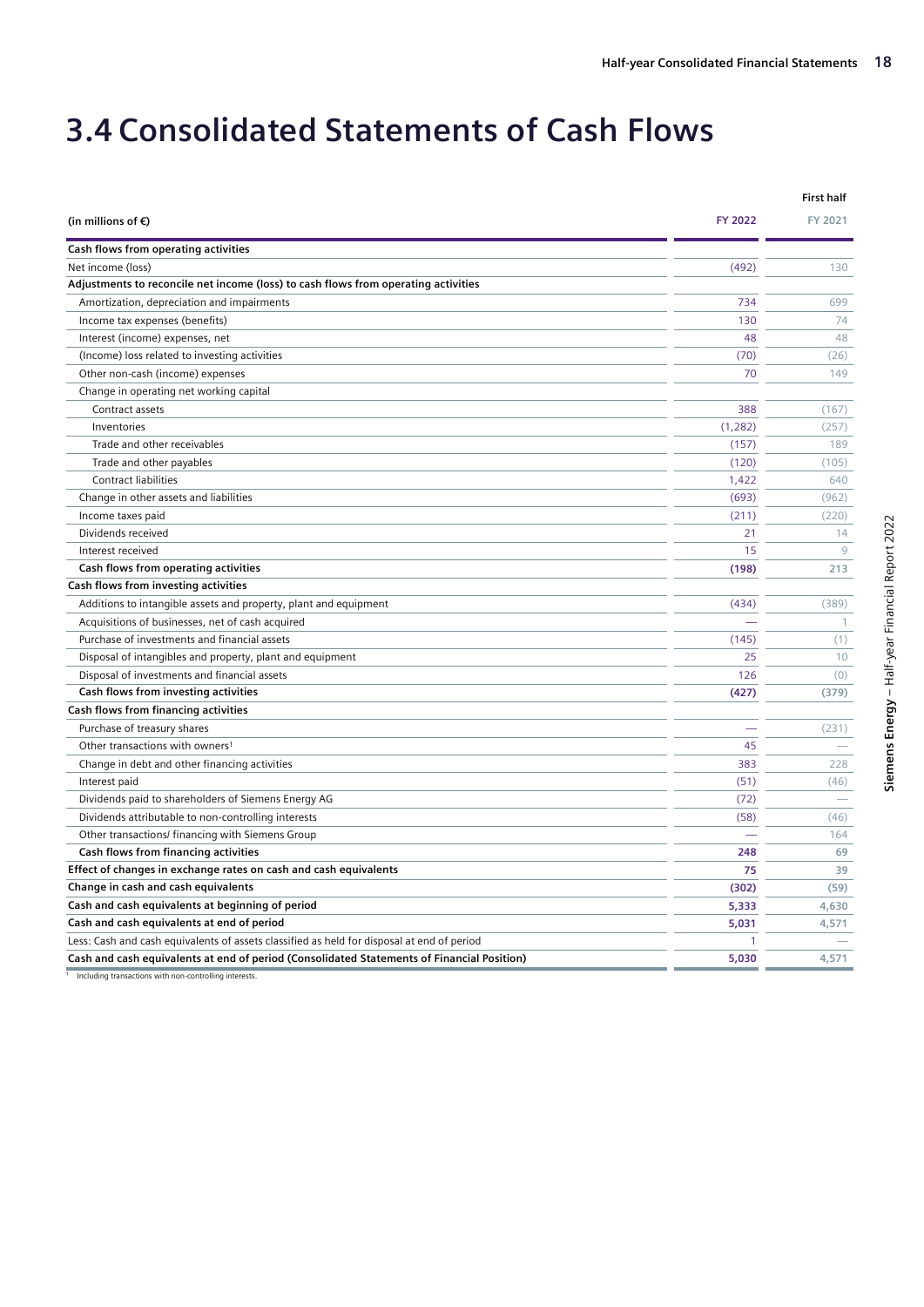## **3.5 Consolidated Statements of Changes in Equity**

<span id="page-18-0"></span>

|                                                   |                          |                          |                          |                            |                       |                          |                          | <b>Total equity</b><br>attributable |                              |                          |
|---------------------------------------------------|--------------------------|--------------------------|--------------------------|----------------------------|-----------------------|--------------------------|--------------------------|-------------------------------------|------------------------------|--------------------------|
|                                                   |                          |                          |                          | Currency                   |                       | Derivative               | Treasury                 | to shareholders                     |                              |                          |
| (in millions of $\epsilon$ )                      | Issued<br>capital        | Capital<br>reserve       | Retained<br>earnings     | translation<br>differences | Equity<br>instruments | financial<br>instruments | shares<br>at cost        | of Siemens<br><b>Energy AG</b>      | Non-controlling<br>interests | Total<br>equity          |
|                                                   |                          |                          |                          |                            |                       |                          |                          |                                     |                              |                          |
| Balance as of October 1, 2020                     | 727                      | 12,324                   | 2,906                    | (759)                      |                       | (55)                     | (200)                    | 14,942                              | 448                          | 15,390                   |
| Net income (loss)                                 | $\overline{\phantom{a}}$ |                          | 88                       | -                          |                       | -                        | $\sim$                   | 88                                  | 42                           | 130                      |
| Other comprehensive income (loss), net of income  |                          |                          | 124                      | 109                        |                       | 50                       |                          | 284                                 | 23                           | 306                      |
| taxes                                             |                          |                          |                          |                            |                       |                          |                          |                                     |                              |                          |
| Total comprehensive income (loss)                 |                          |                          | 212                      | 109                        |                       | 50                       |                          | 372                                 | 65                           | 436                      |
| <b>Dividends</b>                                  |                          | -                        | $\overline{\phantom{a}}$ | -                          |                       | -                        | -                        | $\overline{\phantom{a}}$            | (73)                         | (73)                     |
| Share-based payment                               |                          | 186                      | (1)                      |                            |                       |                          |                          | 185                                 | (1)                          | 184                      |
| Purchase of treasury shares                       |                          |                          | $\overline{\phantom{a}}$ |                            |                       |                          | (193)                    | (193)                               |                              | (193)                    |
| Re-issuance of treasury shares                    |                          | (110)                    | $\Omega$                 |                            |                       |                          | 110                      | -                                   |                              | $\overline{\phantom{a}}$ |
| Other transactions with non-controlling interests |                          |                          | 18                       |                            |                       |                          |                          | 18                                  | (10)                         | 8                        |
| Other changes in equity                           | $\sim$                   | $\Omega$                 | (0)                      | --                         |                       |                          | -                        | (0)                                 |                              | $\mathbf{1}$             |
| Balance as of March 31, 2021                      | 727                      | 12,399                   | 3,134                    | (650)                      |                       | (5)                      | (283)                    | 15,323                              | 430                          | 15,753                   |
| Balance as of October 1, 2021                     | 727                      | 12,418                   | 2,605                    | (523)                      | (0)                   | 11                       | (281)                    | 14,958                              | 262                          | 15,220                   |
| Net income (loss)                                 | -                        |                          | (281)                    |                            | -                     |                          | $\overline{\phantom{a}}$ | (281)                               | (211)                        | (492)                    |
| Other comprehensive income (loss), net of income  |                          |                          | 117                      | 466                        |                       |                          |                          |                                     |                              |                          |
| taxes                                             |                          |                          |                          |                            | $\mathbf{0}$          | 5                        | -                        | 588                                 | 13                           | 601                      |
| Total comprehensive income (loss)                 |                          |                          | (164)                    | 466                        | $\mathbf{0}$          | 5                        |                          | 307                                 | (198)                        | 109                      |
| <b>Dividends</b>                                  | -                        | -                        | (72)                     | -                          | -                     | -                        | -                        | (72)                                | (52)                         | (123)                    |
| Share-based payment                               | -                        | 124                      | (0)                      | -                          |                       |                          | -                        | 124                                 | (2)                          | 121                      |
| Re-issuance of treasury shares                    | $\hspace{0.05cm}$        | (113)                    | -1                       | -                          | and the               | --                       | 112                      | $\overline{\phantom{a}}$            | $\overline{\phantom{0}}$     | $\overline{\phantom{m}}$ |
| Other transactions with non-controlling interests | $\overline{\phantom{0}}$ | $\overline{\phantom{0}}$ | 68                       | --                         |                       | -                        | $\sim$                   | 68                                  | (8)                          | 60                       |
| Other changes in equity                           | -                        |                          | $\mathcal{D}$            |                            |                       |                          |                          | $\mathcal{D}$                       | $\Omega$                     | $\overline{2}$           |
| Balance as of March 31, 2022                      | 727                      | 12,429                   | 2,441                    | (57)                       |                       | 17                       | (170)                    | 15,387                              | $\overline{2}$               | 15,389                   |
|                                                   |                          |                          |                          |                            |                       |                          |                          |                                     |                              |                          |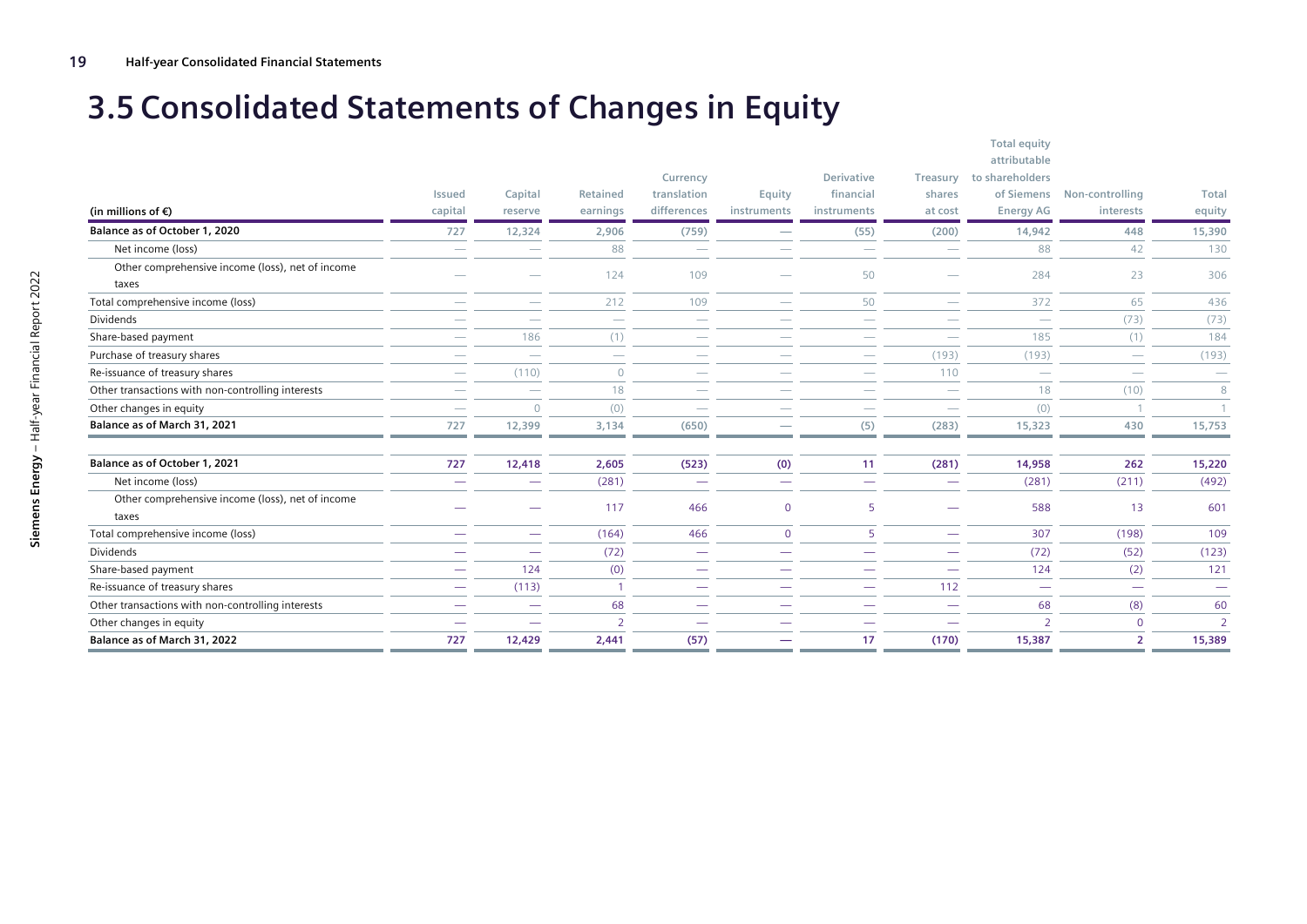## <span id="page-19-0"></span>**3.6 Notes to Half-year Consolidated Financial Statements**

### **NOTE 1 Basis of presentation**

The accompanying Half-year Consolidated Financial Statements as of March 31, 2022, present the operations of Siemens Energy AG with registered office at Otto-Hahn-Ring 6, 81739 Munich, Germany (registry number HRB 252581), and its subsidiaries.

Siemens Energy is one of the largest suppliers of technology in the energy and electricity sector, serving the entire scope of the energy market. It provides a portfolio along the entire energy value chain in both conventional and renewable energy, complemented by a complete set of training and service offerings. This comprehensive portfolio is aimed at public- and private-sector customers along the continuum of energy – from power generation to power transmission and related services.

Siemens Energy has two reportable segments:

- **•** Gas and Power (GP), which offers a broad spectrum of products, solutions and services for the generation of energy along the entire value chain in the oil and gas industry, as well as the construction and operation of power transmission networks. The revenue for this reportable segment is disaggregated in the activities New units and Service contracts and in the types of business Transmission, Generation and Industrial Applications. Service contracts contains the maintenance, operation, and repair of our installed fleet including also the selling of spare parts;
- **•** Siemens Gamesa Renewable Energy (SGRE), which offers on- and offshore wind turbines as well as services throughout the whole life cycle of wind turbines. The revenue for this reportable segment is disaggregated in the activities Wind Turbines and Service. Service contains the operation and maintenance of wind turbines.

The Half-year Consolidated Financial Statements are in accordance with International Financial Reporting Standards (IFRS) applicable to interim financial reporting as issued by the International Accounting Standards Board (IASB) and as adopted by the European Union (EU). The Half-year Consolidated Financial Statements should be read in conjunction with the Siemens Energy Consolidated Financial Statements as of September 30, 2021. Results for the interim reporting period are not necessarily indicative of future results.

The Half-year Consolidated Financial Statements apply the same accounting principles and practices as those used in the fiscal year 2021 Consolidated Financial Statements. Income tax expenses in the interim periods are calculated based on the currently expected effective tax rate of Siemens Energy for the full year.

In the Half-year Consolidated Financial Statements as of March 31, 2022, Siemens Energy cautiously based estimates and assumptions related to financial information on existing knowledge, insights from the last months and the information available and took a scenario as a basis that follows the assessment made in the Consolidated Financial Statements of fiscal year 2021 with regard to the further development of the COVID-19 pandemic, the potential impact on supply chain and logistics management and the transition to a lower carbon economy. This assessment is confirmed, among other things, by the impact of the COVID-19 pandemic on Siemens Energy's business

performance in fiscal year 2022 to date, which has varied by country and region but has not been material overall.

The consequences of the war in Ukraine, including the sanctions imposed, were immediately evident in the goods and financial markets. The negative effects on Siemens Energy's business environment that were identifiable as of March 31, 2022, were taken into account in the critical accounting estimates, such as project accounting, impairment testing, the determination of expected credit losses on financial instruments and the effectiveness assessment of hedge accounting. Overall, the internal analyses as of the balance sheet date March 31, 2022, did not yet reveal any material direct impacts of the war in Ukraine, including the sanctions, on net assets, financial position or results of operations of Siemens Energy. While any new business has been stopped in Russia, commitments before the war in Ukraine, e.g. in maintenance, continue to be fulfilled, taking into account the sanctions. However, the war in Ukraine has put pressure on the availability and price development of raw materials, energy or supplier products, including their logistical transport capacities. At present, it is not possible to make any reliable statements on the continuation of the war in Ukraine and its resulting direct and indirect consequences. However, due to a possible further intensification of existing supply chain disruptions and a potential escalation of the war in Ukraine and sanctions, further effects mainly on sales, profitability and recoverability of assets cannot be ruled out.

The consequences of the geopolitical and regulatory environment require complex and subjective judgments and the use of assumptions that may be subject to change over time. The assumptions regarding the war in Ukraine including sanctions, the development of the COVID- 19 pandemic in particular the situation in China as well as the transition to a lower carbon economy are, therefore, constantly reviewed and possible scenarios as well as their effects are continuously adjusted to the current situation. Siemens Energy believes that assumptions applied appropriately reflect the current situation.

The presentation of certain prior year information is reclassified. Beginning with fiscal year 2022, GP segment's Real Estate Portfolio, formerly shown under Reconciliation to Consolidated Financial Statements, is assigned to the correspondent segment. Related prior year information has been reclassified to conform to the current year presentation.

The Half-year Consolidated Financial Statements have been prepared and published in millions of euros (€ million). Rounding differences may occur in respect of individual amounts or percentages.

The Half-year Consolidated Financial Statements are unaudited and were authorized for issue by the Executive Board on May 4, 2022.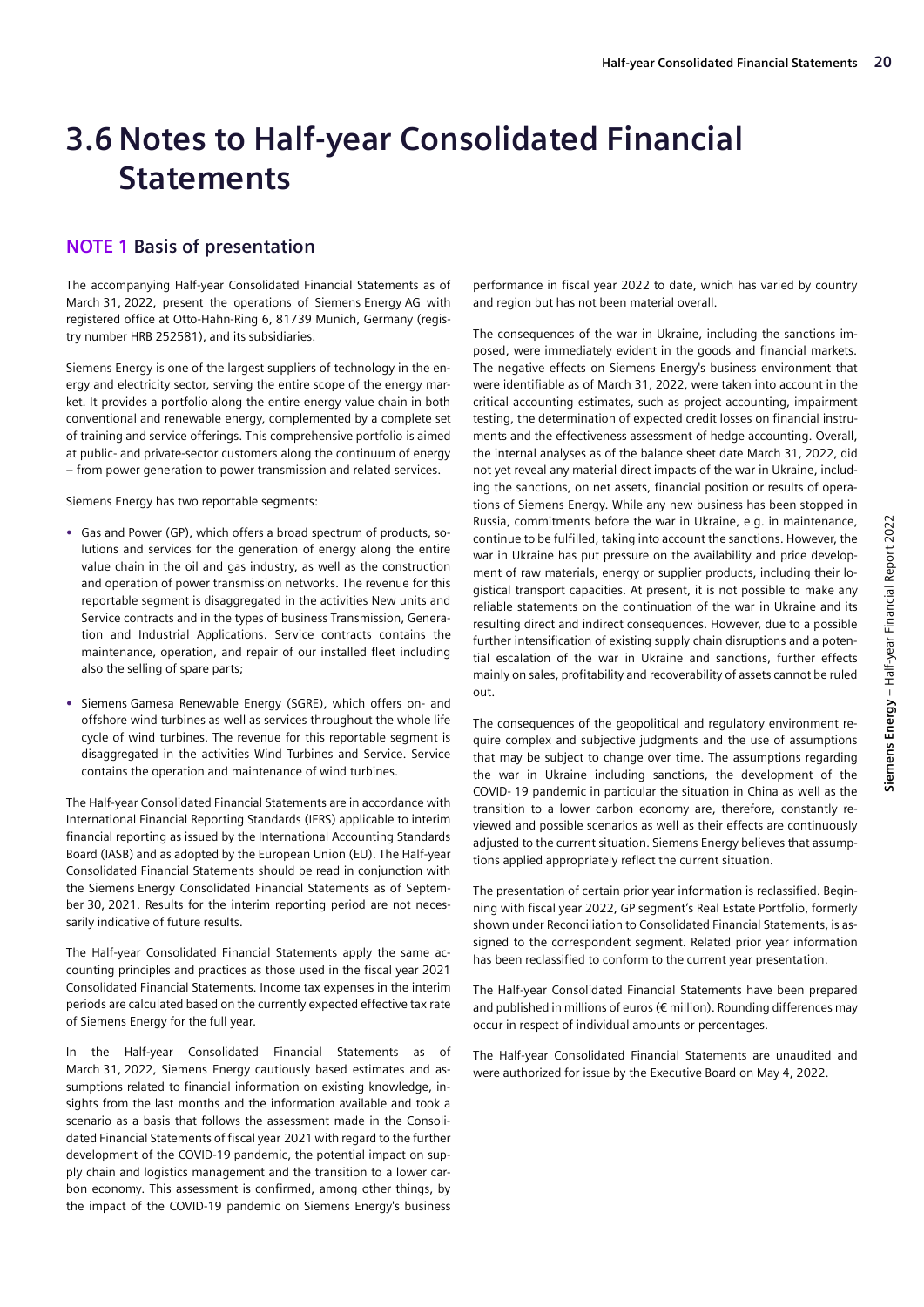### **NOTE 2 Acquisitions and disposals**

#### **Acquisitions**

No material acquisitions took place in the first half of fiscal year 2022.

#### **Disposals**

In April 2022, Siemens Energy signed an agreement for the sale of Siemens Energy Engines SA, headquartered in Zumaia, Spain, and certain related assets to Mutares Holding-57 GmbH. The business produces high-efficiency, low-emission gas engines and gensets for various applications such as power generation, cogeneration, and waste to energy. The closing of the transaction is expected for the second half of calendar year 2022.

The assets and liabilities associated with the transaction were reclassified as "held for disposal" as of March 31, 2022. The remeasurement of the disposal group at the lower of its carrying amount and fair value less costs to sell on classification as held for disposal in accordance with IFRS 5 resulted in an impairment loss of €36 million, which was recognized in Other operating expenses in the Consolidated Statements of Income.

### **NOTE 3 Debt**

|                              |               | Current debt | Non-current debt |         |  |
|------------------------------|---------------|--------------|------------------|---------|--|
|                              | Mar 31,       | Sep 30,      | Mar 31,          | Sep 30, |  |
| (in millions of $\epsilon$ ) | 2022          | 2021         | 2022             | 2021    |  |
| Loans from banks             | 1.326         | 277          | 595              | 1.088   |  |
| Lease liabilities            | 275           | 271          | 1.127            | 1.084   |  |
| Other financial indebtedness | $\mathcal{P}$ | 3            | 3                | 5       |  |
| <b>Total debt</b>            | 1,602         | 551          | 1.725            | 2.177   |  |

#### **Credit facilities**

As of March 31, 2022 and September 30, 2021, Siemens Energy had an unused €3,000 million syndicated revolving credit facility for general corporate purposes. In the first half of fiscal year 2022, the first of two one-year extension options was exercised. The credit facility will now mature in 2025 with a remaining one-year extension option subject to the lenders' consent.

As of March 31, 2022 and September 30, 2021, SGRE had a multi-currency revolving credit facility, including a loan tranche, amounting to a total of €2,500 million. The facility includes a fully drawn term loan tranche of €500 million maturing in December 2022 and a revolving credit line tranche of €2,000 million. In December 2021, SGRE exercised the second of two one-year extension options. The credit line will now mature in 2026. SGRE has drawn €250 million of the credit line tranche in the first half of fiscal year 2022.

As of March 31, 2022, SGRE had credit lines in euros for a total amount of €743 million (September 30, 2021: €743 million), of which €320 million were drawn (September 30, 2021: €0 million). In addition, SGRE had credit lines in non-euro currencies for a total amount equivalent to €613 million as of March 31, 2022 (September 30, 2021: €609 million), of which €305 million were drawn (September 30, 2021: €246 million).

#### **Loans**

The debt in the balance sheet as of March 31, 2022 and September 30, 2021, was mainly related to loans from banks in the SGRE business. SGRE's multi-currency revolving credit facility includes a fully drawn term loan tranche of €500 million. This loan may be used for general corporate purposes and to refinance outstanding debt.

As of March 31, 2022, two loans totaling €175 million were outstanding (September 30, 2021: 240 million), both with maturity in 2023, to finance the acquisition of Senvion. Additionally, two loans with the European Investment Bank amounting to a total of €350 million were outstanding as of March 31, 2022 and September 30, 2021. Both loans have a tenure of five years and can be used to fund the research and development activities of SGRE.

#### **Commercial paper program**

As of March 31, 2022 and September 30, 2021, no commercial papers were outstanding under the program with a maximum volume of  $€3,000$  million.

### **NOTE 4 Equity**

In the first half of fiscal year 2022, Siemens Energy transferred 4,756 thousand treasury shares to employees (first half of fiscal year 2021: 4,911 thousand). As of March 31, 2022, Siemens Energy had treasury shares of 7,203 thousand (September 30, 2021: 11,959 thousand). In the second quarter of fiscal year 2022, a dividend of €0.10 per share was paid.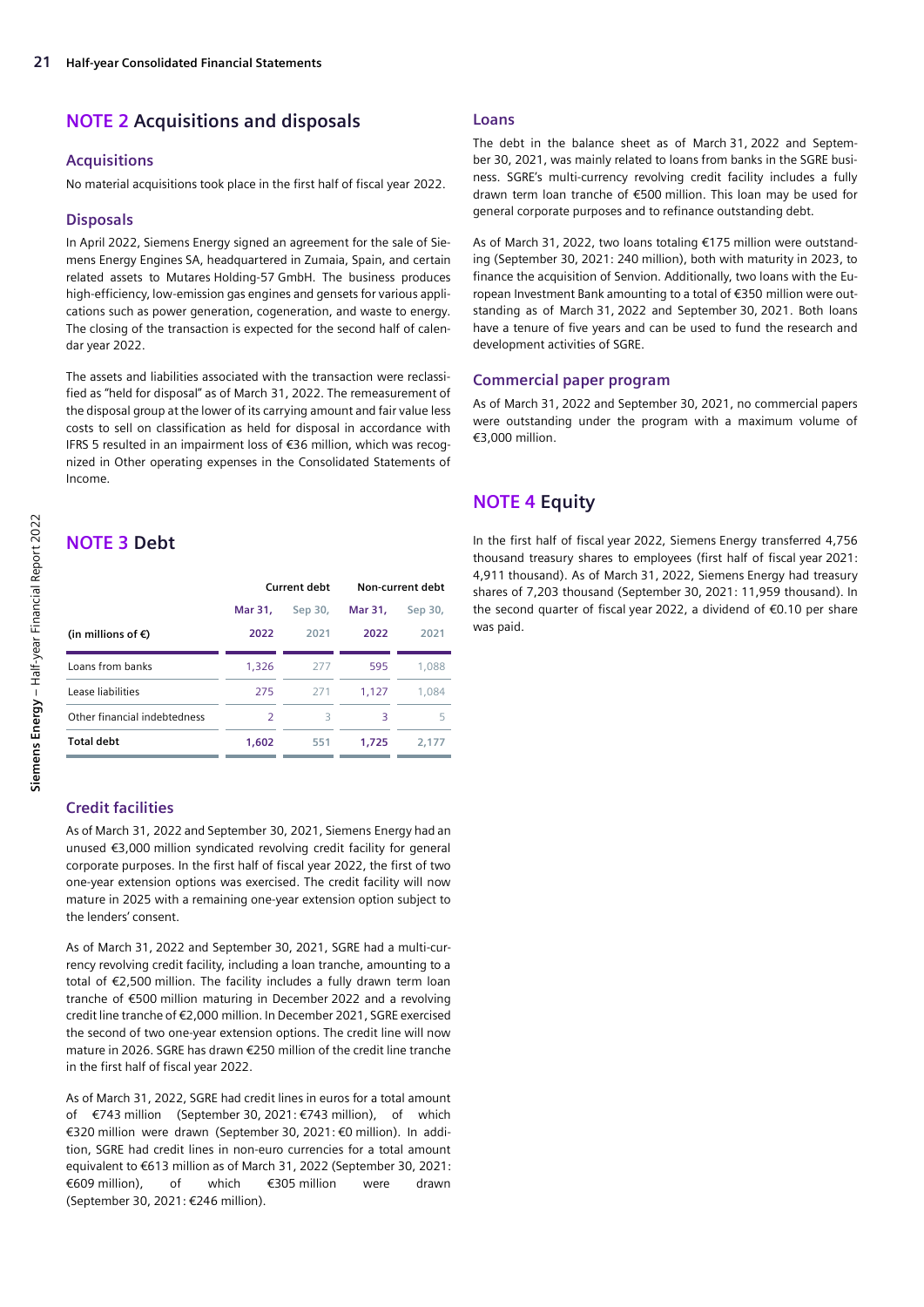#### **NOTE 5 Commitments and contingencies**

The following table presents the undiscounted amount of maximum potential future payments for major types of guarantees:

|                                       | Mar 31, | Sep 30, |
|---------------------------------------|---------|---------|
| (in millions of €)                    | 2022    | 2021    |
| Credit quarantees                     | 89      | 89      |
| Guarantees of third-party performance | 129     | 202     |
| Other guarantees                      | 75      | 61      |
| Total                                 | 293     | 352     |

The item Credit guarantees covers the financial obligations of third parties. Credit guarantees generally provide that, in the event of default or non-payment by the primary debtor, Siemens Energy will be required to settle such financial obligations. The maximum amount of these guarantees is equal to the maximum amount of the underlying credits that can be drawn. The credit guarantees shown in the table are mostly guarantees for the external financial liabilities of an associated company. The remaining term of these guarantees is up to five years.

Siemens Energy also issues guarantees of third-party performance, which mainly include performance bonds and guarantees of advance payments in consortium arrangements. In the event of a claim under the guarantees, Siemens Energy will be required to pay up to an agreed maximum amount. These agreements typically have terms of up to ten years. Besides the guarantees issued by Siemens Energy during the periods presented, Siemens Group has provided additional guarantees for the Siemens Energy business for which Siemens Group has a right of recourse against Siemens Energy in case the guarantees are drawn on.

In addition, Siemens Energy issued other guarantees, including indemnifications in connection with the disposal of businesses. The table above shows the maximum future payments from these obligations to the extent that future claims are not considered unlikely.

Moreover, Siemens Energy acts as a partner in commercial partnerships, has capital contribution obligations and is jointly and severally liable for the partnerships' liabilities.

### **NOTE 6 Legal proceedings**

In March 2019, a Brazilian company asserted claims for payment of a higher triple-digit million euro amount in local currency against a consortium of contractors and each member of the consortium, including Siemens Ltda., Brazil (now Siemens Energy Brasil Ltda.), in a lawsuit relating to the construction of a power plant in Brazil that was completed in 2016. Later, the amount of claims increased significantly due to adjustments for inflation and interest. The members of the consortium are jointly and severally liable; Siemens Energy Brasil Ltda. has a share of less than 3% in the consortium. The consortium and its members counterclaimed a lower triple-digit million euro amount in local currency. In February 2022, the arbitral tribunal dismissed the vast majority of the claims against the consortium and its members. It awarded a low double-digit million euro amount to the claimant and a low triple-digit million euro amount to the consortium and its members, in each case in local currency. The claimant and one member of the consortium have filed requests for clarification.

At the end of July 2020, GE filed a complaint with the U.S. International Trade Commission (ITC) against Siemens Gamesa Renewable Energy Inc., USA, Siemens Gamesa Renewable Energy S/A, Denmark, and Gamesa Electric, S.A.U., Spain, (SGRE entities) asserting a violation of two patents and seeking an exclusion order against the SGRE entities' importation of certain wind turbine equipment into the United States. In January 2022, the ITC issued its final determination, finding only a limited infringement with regard to a software version no longer used by the SGRE entities. Consequently, none of the SGRE entities' current products were barred from importation into the US.

Furthermore, GE has filed intellectual property-related claims against various SGRE entities before courts in Germany, the United Kingdom, Spain and the United States based on the patents or their national counterparts which were the subject of the ITC complaint, seeking injunctive relief and unquantified damages. SGRE is defending itself against the claims. In February 2022, the German court of first instance found an infringement of one of the patents limited to some of SGRE's products. SGRE has appealed the decision.

SGRE has investigated some allegations and indications of potential violations of internal policies and procedures, as well as of statutory laws, that had emerged from the investigations closed at the end of the last fiscal year. These new investigations did mainly concern the Indian subsidiary. The respective internal investigations have now been completed and revealed no violations with material impact in the Half-year Consolidated Financial Statements as of March 31, 2022.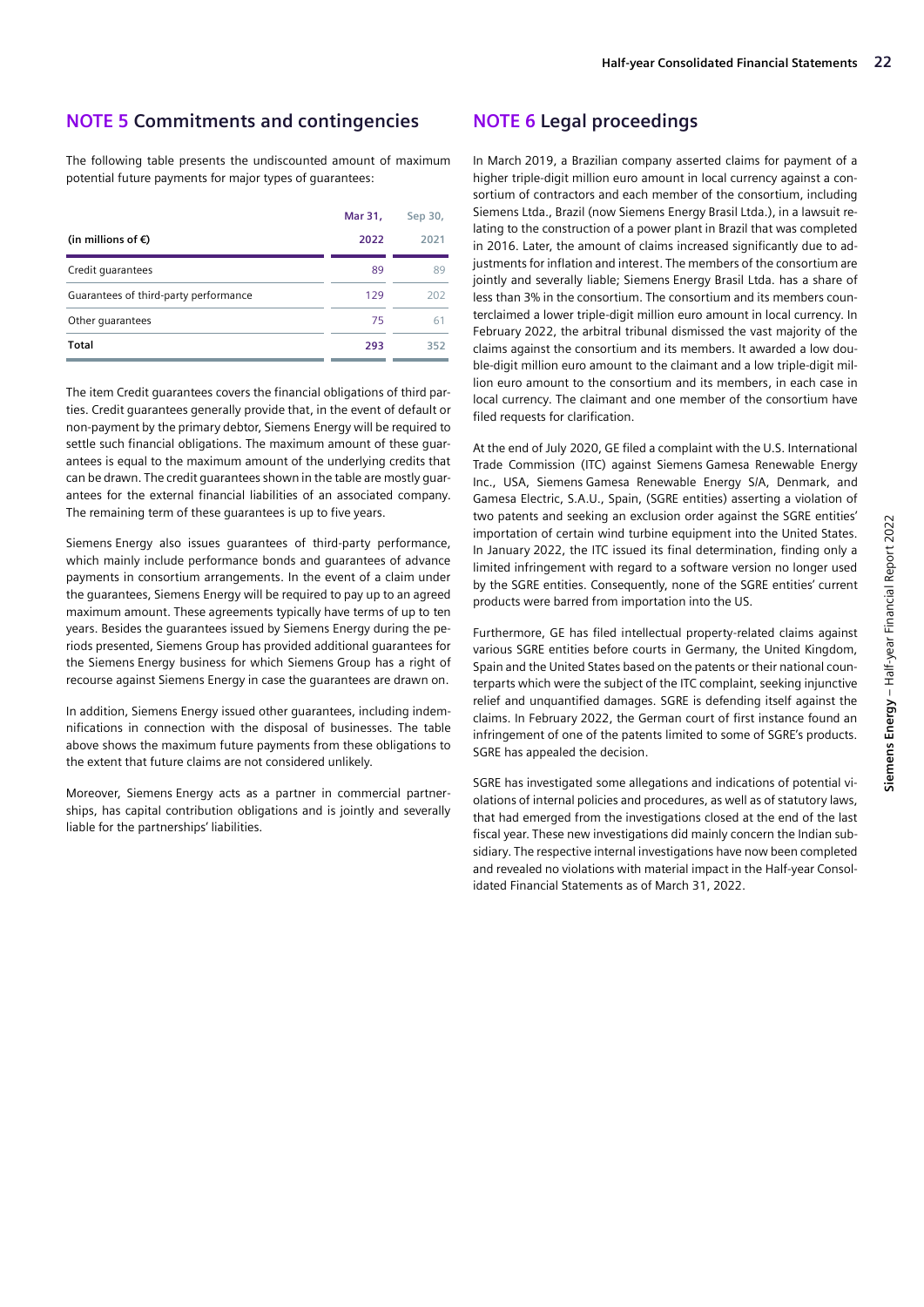#### **NOTE 7 Financial instruments**

Generally, the carrying amount of financial assets and financial liabilities is approximately equivalent to their fair value. As of March 31, 2022, the fair value of loans from banks measured at cost or amortized cost amounted to €1,922 million (September 30, 2021: €1,379 million), while the carrying amount amounted to €1,920 million (September 30, 2021: €1,364 million).

The following table allocates financial assets and financial liabilities measured at fair value to the three levels of the fair value hierarchy:

|                                                                                               |         |         |         | Mar 31, 2022 |
|-----------------------------------------------------------------------------------------------|---------|---------|---------|--------------|
| (in millions of $\epsilon$ )                                                                  | Level 1 | Level 2 | Level 3 | <b>Total</b> |
| Financial assets measured at fair value <sup>1</sup>                                          |         | 789     | 45      | 834          |
| Equity instruments measured at fair value through profit or loss                              |         |         | 34      | 34           |
| Debt instruments measured at fair value through profit or loss                                |         |         | 11      | 11           |
| Derivative financial instruments                                                              |         | 789     |         | 789          |
| thereof not designated in a hedge accounting relationship<br>(including embedded derivatives) |         | 520     |         | 520          |
| thereof in connection with cash flow hedges                                                   |         | 269     |         | 269          |
|                                                                                               |         |         |         |              |
| Financial liabilities measured at fair value - Derivative financial instruments <sup>2</sup>  |         | 717     |         | 717          |
| thereof not designated in a hedge accounting relationship<br>(including embedded derivatives) |         | 461     |         | 461          |
| thereof in connection with cash flow hedges                                                   |         | 255     |         | 255          |

<sup>1</sup> Reported in line items Other current financial assets and Other financial assets in the Consolidated Statement of Financial Position

<sup>2</sup> Reported in line items Other current financial liabilities and Other financial liabilities in the Consolidated Statement of Financial Position

Siemens Energy measures the fair values of derivative financial instruments in accordance with the specific type of instrument. The fair values of derivative interest rate contracts are estimated by discounting the expected future cash flows using current market interest rates and yield curves over the remaining term of the instrument. The fair values of foreign currency derivatives are based on forward exchange rates. Compensating effects from underlying transactions (e.g., firm commitments and forecast transactions) are not taken into consideration.

The fair value of equity instruments measured at fair value is estimated by discounting future cash flows using current market interest rates. The fair value of debt instruments is estimated by discounting future cash flows using current market interest rates.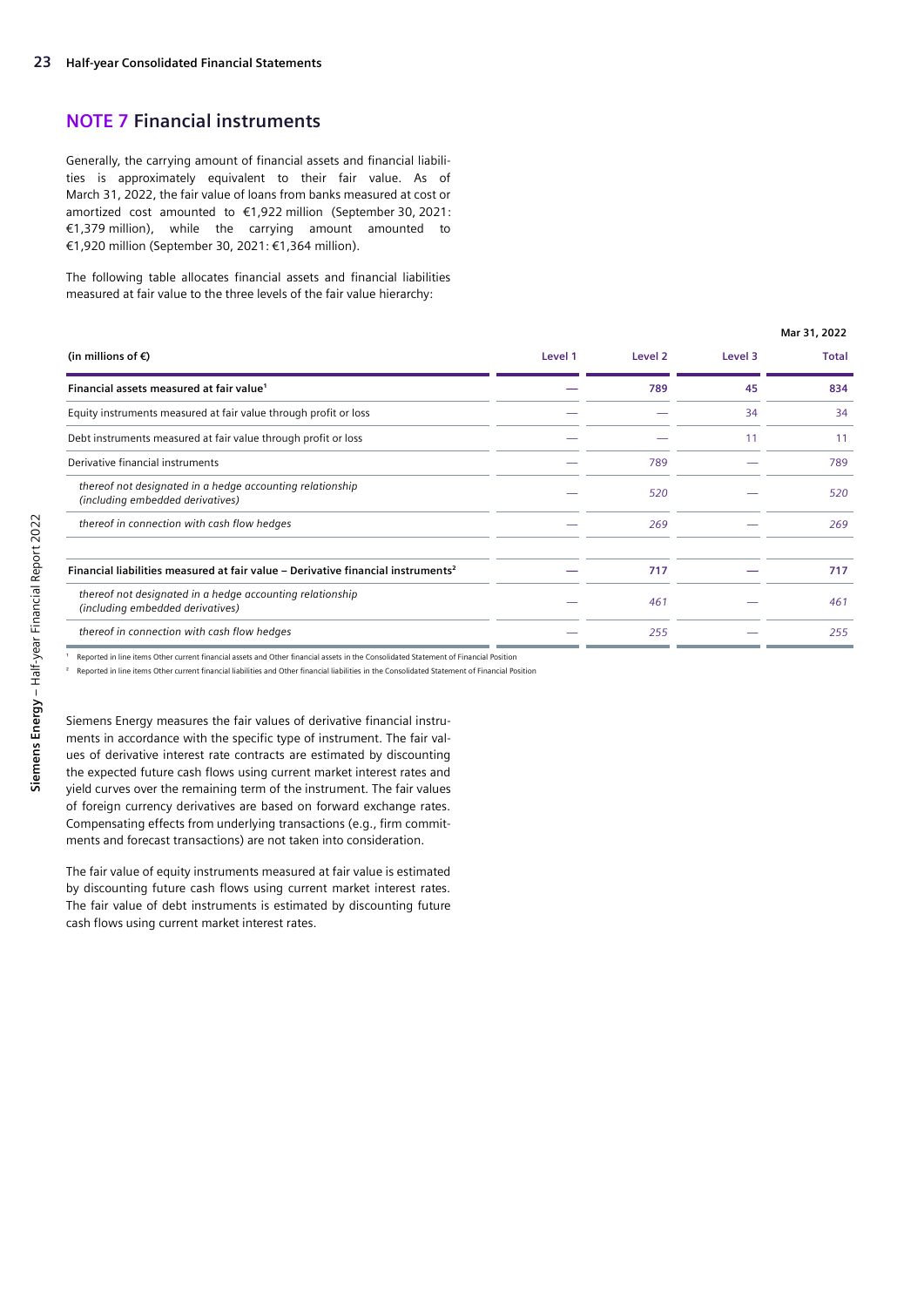### **NOTE 8 Segment information**

|                                                        |                | Revenue           |                | <b>External revenue</b> |                | Intersegment revenue |
|--------------------------------------------------------|----------------|-------------------|----------------|-------------------------|----------------|----------------------|
|                                                        |                | <b>First half</b> |                | <b>First half</b>       |                | <b>First half</b>    |
| (in millions of $\epsilon$ )                           | <b>FY 2022</b> | FY 2021           | <b>FY 2022</b> | FY 2021                 | <b>FY 2022</b> | FY 2021              |
| Gas and Power                                          | 8,564          | 8,463             | 8,532          | 8,392                   | 32             | 72                   |
| Siemens Gamesa Renewable Energy                        | 4.006          | 4,631             | 4.006          | 4,631                   | $\Omega$       | $\Omega$             |
| <b>Total segments</b>                                  | 12,570         | 13,094            | 12,537         | 13,022                  | 32             | 72                   |
| Reconciliation to Consolidated Financial<br>Statements | (32)           | (70)              |                |                         | (32)           | (72)                 |
| <b>Siemens Energy</b>                                  | 12,538         | 13,024            | 12,538         | 13,024                  |                | $\mathbf{0}$         |

|                                                     |                | Orders            | Adj. EBITA     |                   |
|-----------------------------------------------------|----------------|-------------------|----------------|-------------------|
|                                                     |                | <b>First half</b> |                | <b>First half</b> |
| (in millions of $\epsilon$ )                        | <b>FY 2022</b> | FY 2021           | <b>FY 2022</b> | FY 2021           |
| Gas and Power                                       | 12,633         | 10,200            | 492            | 363               |
| Siemens Gamesa Renewable Energy                     | 3,670          | 7,781             | (620)          | 113               |
| <b>Total segments</b>                               | 16,303         | 17,980            | (127)          | 475               |
| Reconciliation to Consolidated Financial Statements | (65)           | (29)              | (8)            | (36)              |
| <b>Siemens Energy</b>                               | 16,238         | 17,951            | (135)          | 439               |

|                                                        |              | Assets       |                | Free cash flow    |                | Additions to intangible assets<br>and property, plant<br>and equipment |
|--------------------------------------------------------|--------------|--------------|----------------|-------------------|----------------|------------------------------------------------------------------------|
|                                                        |              |              |                | <b>First half</b> |                | <b>First half</b>                                                      |
| (in millions of $\epsilon$ )                           | Mar 31, 2022 | Sep 30, 2021 | <b>FY 2022</b> | FY 2021           | <b>FY 2022</b> | FY 2021                                                                |
| Gas and Power                                          | 10,255       | 10,117       | 922            | 657               | 113            | 100                                                                    |
| Siemens Gamesa Renewable Energy                        | 3,304        | 2,532        | (1,356)        | (392)             | 321            | 289                                                                    |
| <b>Total segments</b>                                  | 13,559       | 12,649       | (434)          | 265               | 434            | 389                                                                    |
| Reconciliation to Consolidated Financial<br>Statements | 32,689       | 31,492       | (197)          | (441)             | $\mathbf 0$    | $\circ$                                                                |
| <b>Siemens Energy</b>                                  | 46,248       | 44,141       | (632)          | (175)             | 434            | 389                                                                    |

|                                                     |                | Amortization, depreciation<br>and impairments<br><b>First half</b> | Investments accounted for<br>using the equity method |              |
|-----------------------------------------------------|----------------|--------------------------------------------------------------------|------------------------------------------------------|--------------|
| (in millions of $\epsilon$ )                        | <b>FY 2022</b> | FY 2021                                                            | Mar 31, 2022                                         | Sep 30, 2021 |
| Gas and Power                                       | 360            | 336                                                                | 681                                                  | 642          |
| Siemens Gamesa Renewable Energy                     | 374            | 363                                                                | 83                                                   | 78           |
| <b>Total segments</b>                               | 734            | 699                                                                | 764                                                  | 720          |
| Reconciliation to Consolidated Financial Statements | $\mathbf 0$    |                                                                    |                                                      |              |
| <b>Siemens Energy</b>                               | 734            | 699                                                                | 764                                                  | 720          |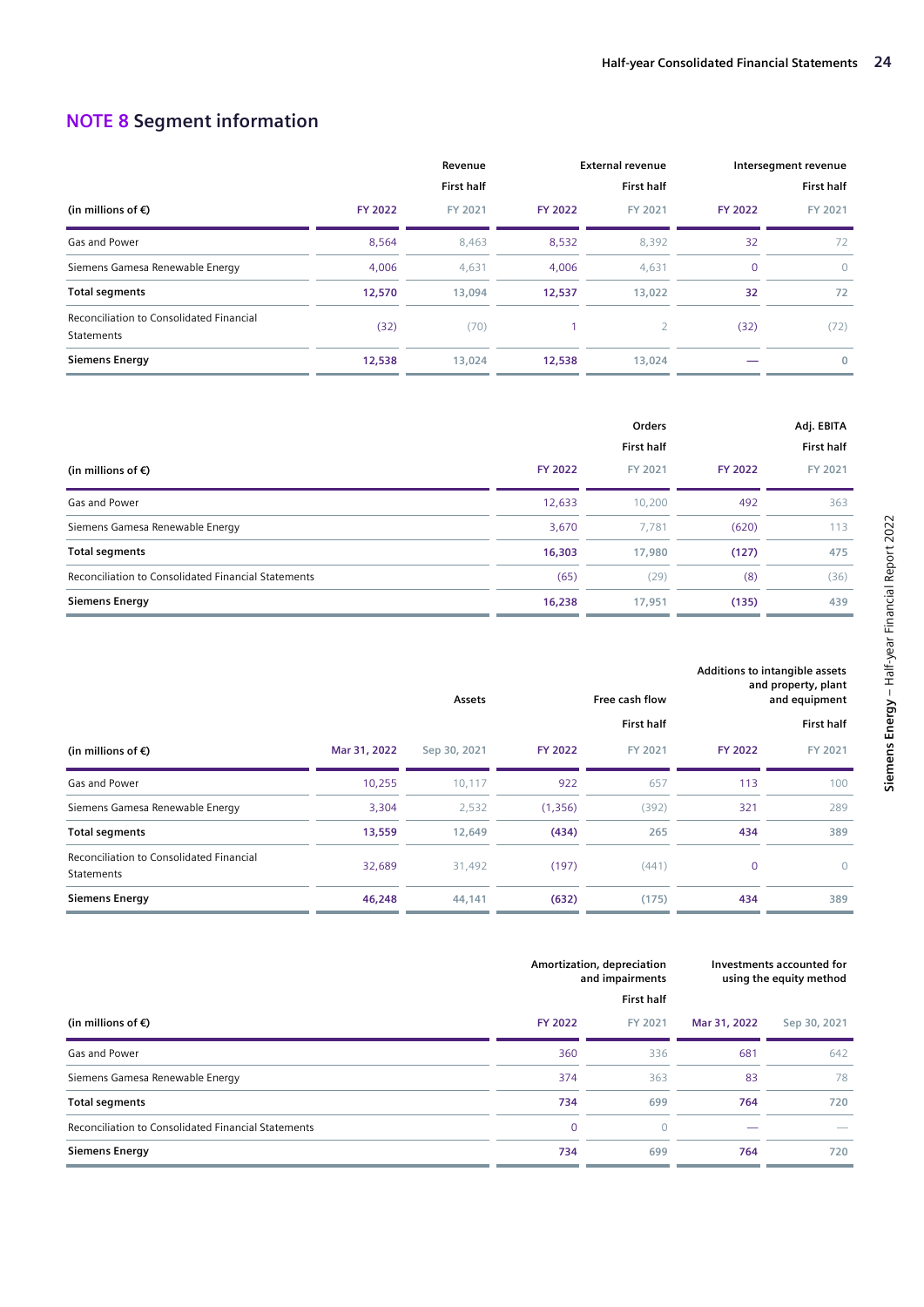#### **Orders**

Orders are determined principally as estimated revenue of accepted purchase orders for which enforceable rights and obligations exist as well as subsequent order value changes and adjustments, excluding letters of intent. To determine orders, Siemens Energy considers termination rights and customer creditworthiness.

#### **Reconciliation to Consolidated Financial Statements**

#### **Adjusted EBITA First half**

| (in millions of $\epsilon$ )                                                                    | FY 2022 | FY 2021 |
|-------------------------------------------------------------------------------------------------|---------|---------|
| <b>Total segments</b>                                                                           | (127)   | 475     |
| <b>Reconciliation to Adjusted EBITA</b><br>Siemens Energy <sup>1</sup>                          | (8)     | (36)    |
| Siemens Energy - Adjusted EBITA                                                                 | (135)   | 439     |
| Amortization of intangible assets acquired in<br>business combinations and goodwill impairments | (192)   | (194)   |
| Financial result <sup>2</sup>                                                                   | (17)    | (69)    |
| Financial result from operations <sup>3</sup>                                                   | (18)    | 27      |
| Income (loss) before income taxes                                                               | (362)   | 203     |

Reconciliation to Adjusted EBITA represents Eliminations, Treasury and other central items.

Financial result represents the sum of (i) interest income, (ii) interest expenses and (iii) other financial income

(expenses). ³ Financial result from operations refers to interest income related to receivables from customers, from cash allocated to the segments and interest expenses on payables to suppliers.

### **Assets Mar 31, Sep 30, (in millions of €) 2022 2021** Asset-based adjustments: *Financing receivables from Siemens Group 101 99 Tax-related assets 1,580 1,474* Liability-based adjustments 26,079 24,795 Eliminations, Treasury and other central items 4,928 5,124 **Reconciliation to Consolidated Financial Statements 32,689 31,492**

#### **Disaggregation of external revenue**

|                                                                  |         | First half |
|------------------------------------------------------------------|---------|------------|
| (in millions of €)                                               | FY 2022 | FY 2021    |
| Type of activities in reportable segment<br><b>Gas and Power</b> |         |            |
| New units                                                        | 4.900   | 4,908      |
| Service contracts                                                | 3.632   | 3.484      |

#### **Types of businesses in reportable segment Siemens Gamesa Renewable Energy**

| Wind Turbines                         | 3.062 | 3,801 |
|---------------------------------------|-------|-------|
| Operation and Maintenance ("Service") | 943   | 830.  |

#### **Types of businesses in reportable segment Gas and Power**

| Transmission                   | 2,656 | 2.491 |
|--------------------------------|-------|-------|
| Generation                     | 3.484 | 3.623 |
| <b>Industrial Applications</b> | 2,366 | 2.267 |
| Other                          | 26    |       |
|                                |       |       |

#### **Development at segment SGRE**

In the SGRE segment, stronger than expected supply chain disruptions as well as the increasing pressure on energy, commodities, and transportation costs and challenges in the launch of the onshore 5.X platform resulted in a negative effect of €537 million, mainly driven by adjusted cost estimates for onerous contracts.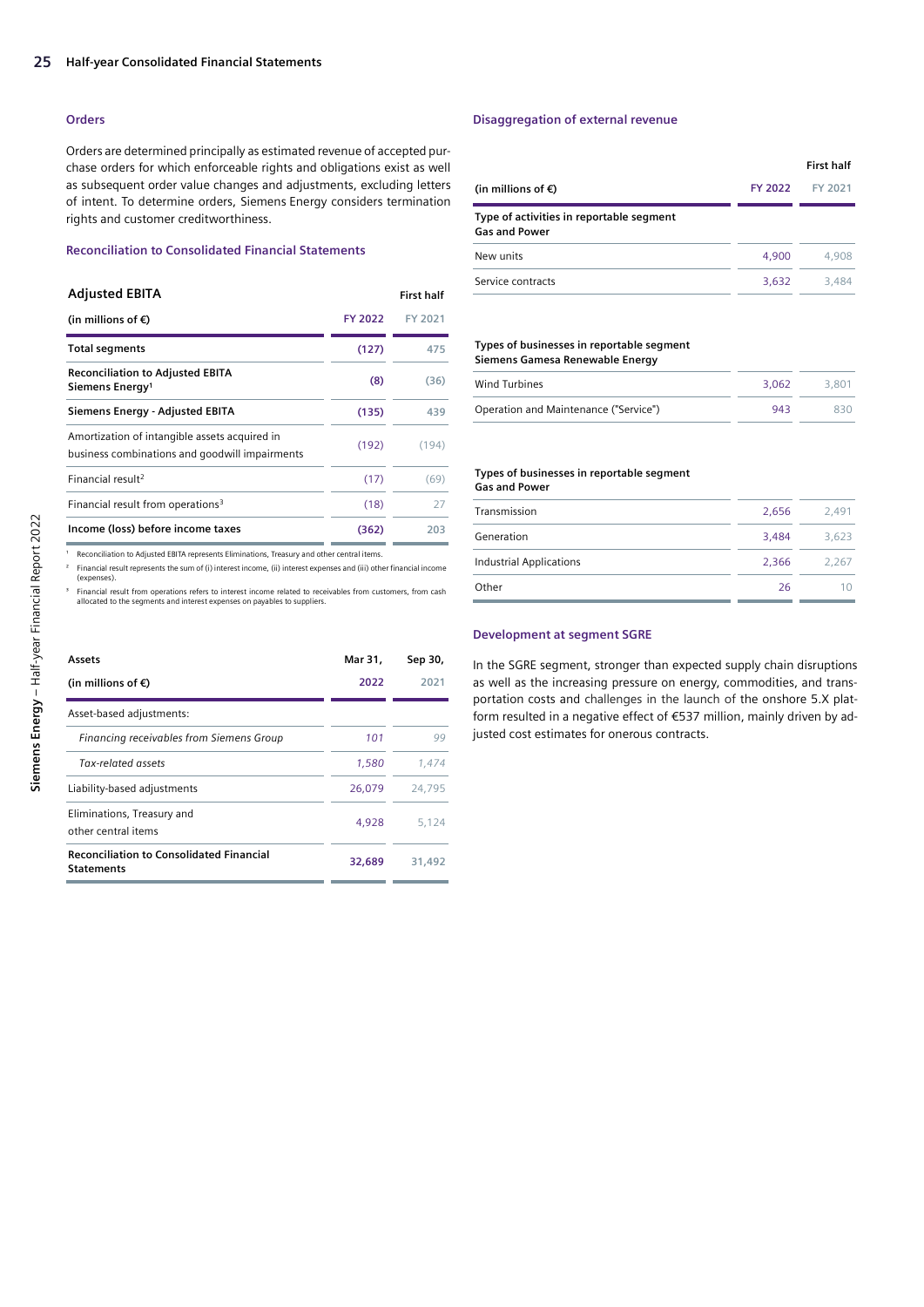#### **NOTE 9 Related party transactions**

#### **Transactions and contracts with Siemens Group**

Sales of goods and services and other income, as well as purchases of goods and services and other expenses from transactions with Siemens Group (excluding Siemens Group joint ventures and associates), are presented in the following table:

|                              | Sales of goods and<br>services and other<br>income |                   | Purchase of goods<br>and services and<br>other expenses |         |  |
|------------------------------|----------------------------------------------------|-------------------|---------------------------------------------------------|---------|--|
|                              |                                                    | <b>First half</b> | <b>First half</b>                                       |         |  |
| (in millions of $\epsilon$ ) | FY 2022                                            | FY 2021           | <b>FY 2022</b>                                          | FY 2021 |  |
| Siemens Group                | 235                                                | 261               | 512                                                     |         |  |

' For better comparability, the item "Purchase of goods and services and other expenses" includes inventories<br>received, in analogy to transactions with joint ventures and associates.

Supply and delivery agreements exist between Siemens Energy and Siemens Group. Siemens Energy is supplied with and delivers to Siemens Group goods and services on a case by case basis. In certain countries, Siemens Energy's Gas and Power business is carried out under agency and distributorship agreements that were concluded between Siemens Energy Global GmbH & Co. KG and the respective local Siemens Group companies. A preferred financing agreement governs the cooperation in the financing of Siemens Energy customers and their projects by Siemens.

During the Carve-Out, some contracts could not be or were not yet legally transferred from Siemens Group to Siemens Energy. These contracts are generally subcontracted from Siemens Group to Siemens Energy with recourse to Siemens Energy in respect to risks. Provisions that Siemens Energy has recognized for warranties, litigations, and other project-related risks relating to such contracts amounted to €898 million as of March 31, 2022 (September 30, 2021: €956 million).

In the first half of fiscal year 2022, Siemens Energy received central corporate services from Siemens Group resulting in expenses of €191 million (first half of fiscal year 2021: €181 million). Included therein are expenses of €24 million in the first half of fiscal year 2022 (first half of fiscal year 2021: €23 million) for the use of the Siemens brand.

#### **Guarantees and other commitments**

Siemens Group has issued guarantees and similar declarations of liability for the Siemens Energy business for which Siemens Group has a right of recourse against Siemens Energy in case the guarantees are drawn on. As of March 31, 2022, the volume amounted to €11,264 million (September 30, 2021: €14,821 million), of which €10,626 million (September 30, 2021: €14,137 million) related to obligations of Siemens Energy companies and €638 million (September 30, 2021: €685 million) to obligations of third parties.

Siemens Energy issued guarantees for Siemens Group entities amounting to €89 million as of March 31, 2022 (September 30, 2021: €87 million).

Additionally, Siemens Energy has a commitment relating to an agreement between Siemens Energy and Siemens Group that obliges Siemens Energy to acquire a 40% share in the joint venture Shanghai Electric Power Generation Equipment Co. LTD., Shanghai, China, (subject to the consent of the joint venture partner). For the purchase of the share, Siemens Group contributed €220 million in cash to Siemens Energy in advance, with any difference to be repaid to Siemens Group should the purchase price be less than €220 million.

In March 2022, Siemens Energy also entered into an agreement with Siemens Group to purchase the local Gas and Power business in Greece. The purchase price amounts to  $€13$  million. The closing of the transaction took place on April 1, 2022.

#### **Insurances**

Siemens Energy (excluding SGRE) continues to be covered under the cyber insurance program of Siemens Group. Furthermore, there are additional contracts for individual insurance services between companies of Siemens Energy and Siemens Group, the costs of which are borne by Siemens Energy.

#### **Receivables, Contract assets, Payables and Contract liabilities from transactions with Siemens Group (excluding Siemens Group joint ventures and associates)**

|                                                                                                                 |                 | Receivables and<br>contract assets |                 | Payables and<br>contract liabilities |  |  |  |  |
|-----------------------------------------------------------------------------------------------------------------|-----------------|------------------------------------|-----------------|--------------------------------------|--|--|--|--|
| (in millions of $\epsilon$ )                                                                                    | Mar 31,<br>2022 | Sep 30,<br>2021                    | Mar 31.<br>2022 | Sep 30,<br>2021                      |  |  |  |  |
| Siemens Group                                                                                                   | 1.105           | 1.264                              | 483             | 506                                  |  |  |  |  |
| thereof                                                                                                         |                 |                                    |                 |                                      |  |  |  |  |
| from financing<br>activities <sup>1</sup>                                                                       | 101             | 99                                 | 189             | 189                                  |  |  |  |  |
| other items                                                                                                     | 1.004           | 1,165                              | 294             | 317                                  |  |  |  |  |
| Receivables are reported in line item Other current financial assets in the Consolidated Statement of Financial |                 |                                    |                 |                                      |  |  |  |  |

Preceivables are reported in line item Other current financial assets in the Consolidated Statement of Financial<br>Position. Payables are reported in line items Other current financial liabilities and Other financial liabili

Receivables and payables from financing activities as of March 31, 2022, are mainly related to contractual agreements with Siemens AG in relation to the Carve-Out that are still to be settled.

#### **Leasing**

As of March 31, 2022, leases with Siemens Group continued to comprise mainly of real estate. The carrying amounts of the recognized right-of-use-assets and lease liabilities amounted to €189 million and €201 million respectively, as of March 31, 2022 (September 30, 2021: €219 million and €234 million).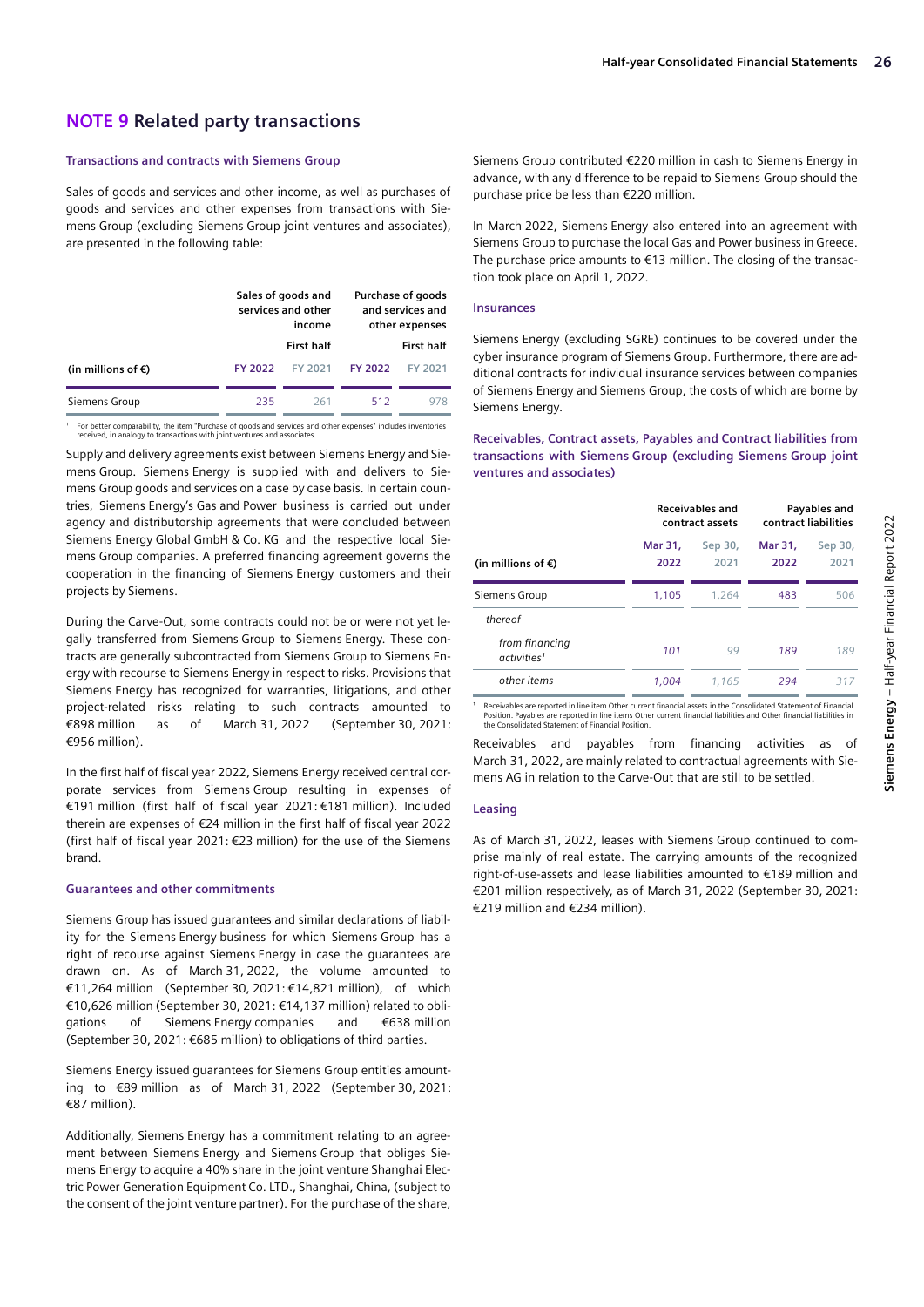#### **Transactions with joint ventures and associates**

Siemens Energy has relationships with Siemens Group joint ventures and associates as well as its own joint ventures and associates, whereby Siemens Energy buys and sells a variety of products and services generally on arm's length terms.

|                                  | Sales of goods and services<br>and other income |                   | Purchases of goods and ser-<br>vices and other expenses |                   | Receivables and<br>contract assets |              | Payables and<br>contract liabilities |              |
|----------------------------------|-------------------------------------------------|-------------------|---------------------------------------------------------|-------------------|------------------------------------|--------------|--------------------------------------|--------------|
|                                  |                                                 | <b>First half</b> |                                                         | <b>First half</b> |                                    |              |                                      |              |
| (in millions of $\epsilon$ )     | <b>FY 2022</b>                                  | FY 2021           | <b>FY 2022</b>                                          | FY 2021           | Mar 31, 2022                       | Sep 30, 2021 | Mar 31, 2022                         | Sep 30, 2021 |
| Siemens Group<br>joint ventures  | 87                                              | 202               |                                                         | 4                 | 146                                | 228          | 90                                   | 64           |
| Siemens Energy<br>joint ventures | 43                                              | 29                | 58                                                      | 37                | 20                                 | 27           | 8                                    | 6            |
| Siemens Energy associates        | 45                                              | 49                | 126                                                     | 90                | 39                                 | 41           | 70                                   | 39           |
| Total                            | 176                                             | 279               | 185                                                     | 132               | 205                                | 295          | 168                                  | 109          |

Siemens Energy issued guarantees for its own joint ventures and associates amounting to €89 million as of March 31, 2022 (September 30, 2021: €144 million).

#### **NOTE 10 Subsequent events**

In the period between the end of the reporting period and the date when the Half-year Consolidated Financial Statements were authorized for issue, the following material transactions occurred:

The signing of the contract for the sale of Siemens Energy Engines SA, headquartered in Zumaia, Spain, and certain related assets as detailed in **Note 2 Acquisitions and disposals** took place on April 14, 2022.

On April 19, 2022, it was announced that SGRE has entered into an agreement for the sale of a portfolio of onshore wind energy projects under development in Spain, France, Italy and Greece with a total capacity of 3.9GW to SSE Renewables International Holdings Limited, United Kingdom. The total cash consideration amounts to €580 million and is subject to customary purchase price adjustments and is expected to result in a positive contribution to Operating income (loss) in the mid triple-digit million range. The closing of the transaction is subject to relevant regulatory approvals and expected to take place in the second half of fiscal year 2022.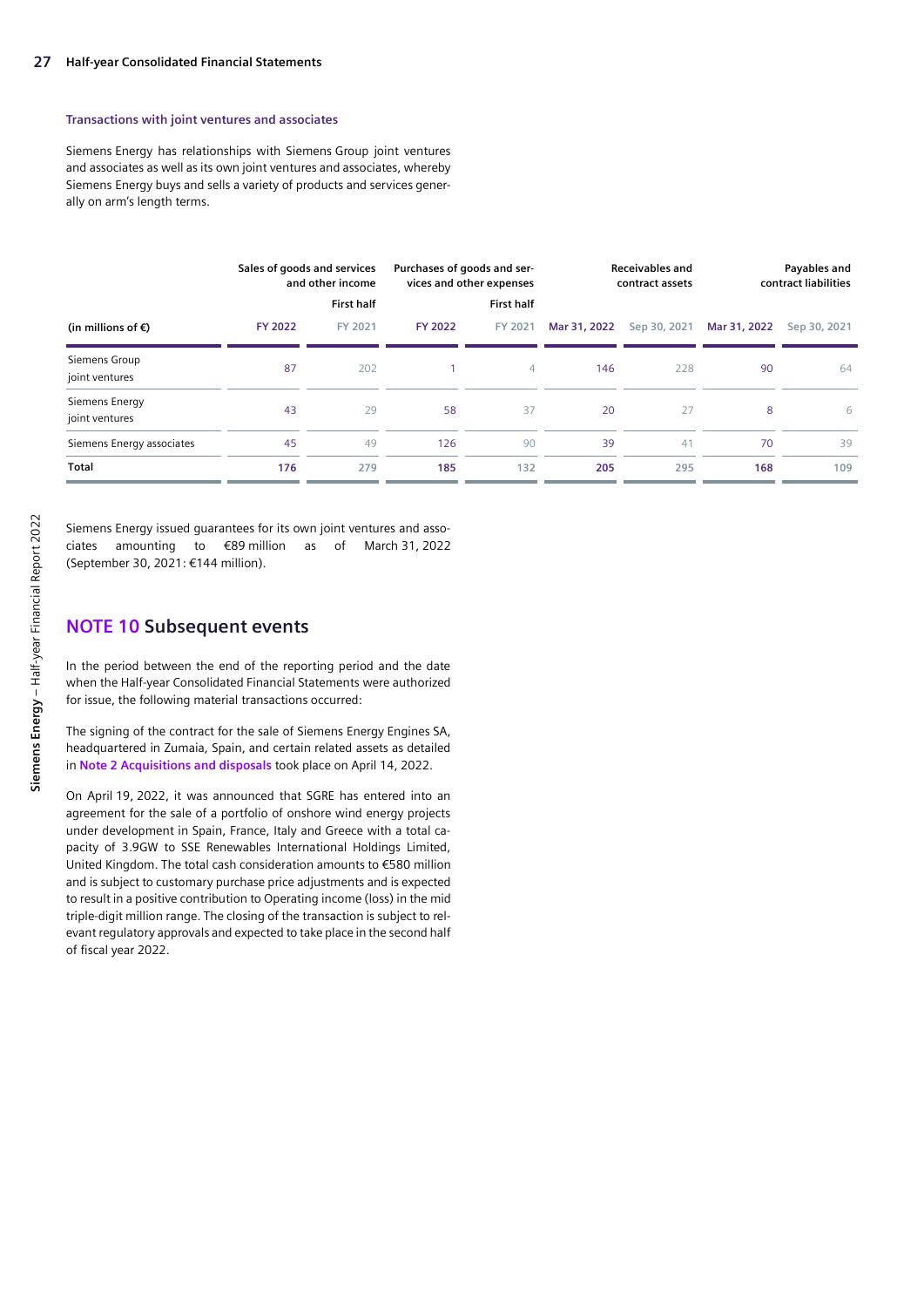## <span id="page-27-0"></span>**Additional information**

- **4.1 [Responsibility Statement](#page-28-0) 29**
- **4.2 [Review Report](#page-29-0) 30**

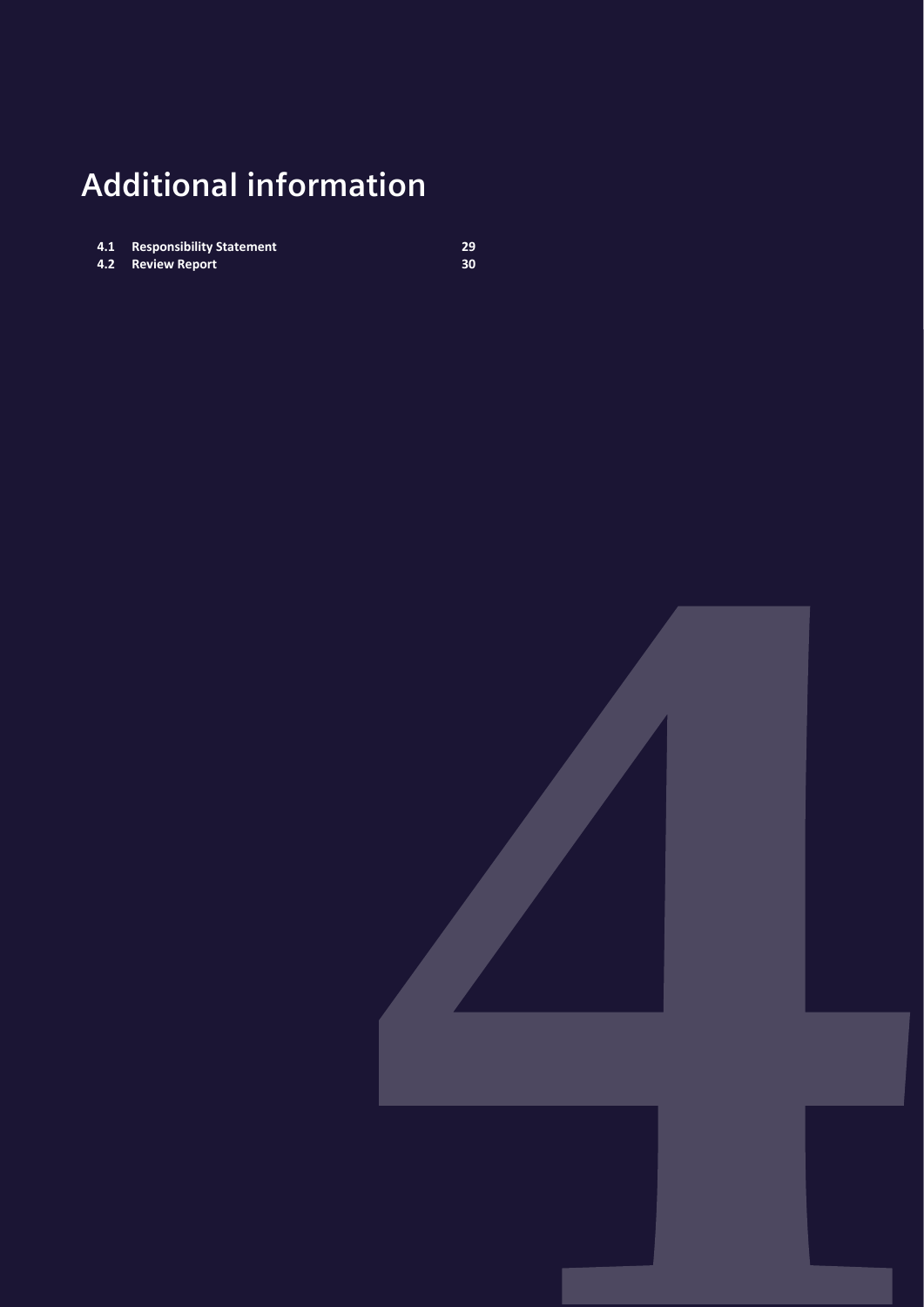### <span id="page-28-0"></span>**4.1 Responsibility Statement**

To the best of our knowledge, and in accordance with the applicable reporting principles, for half-year reporting , the Half-year Consolidated Financial Statements give a true and fair view of the assets, liabilities, financial position, and profit or loss of the Group, and the Interim Group Management Report, includes a fair review of the development and performance of the business and the position of the Group, together with a description of the material opportunities and risks associated with the expected development of the Group for the remaining months of the financial year.

Munich, May 4, 2022

Siemens Energy AG The Executive Board

Guill

terra

Christian Bruch Maria Ferraro Karim Amin Tim Holt

Kavin Amin

Tur<sup>'</sup> *Udd*d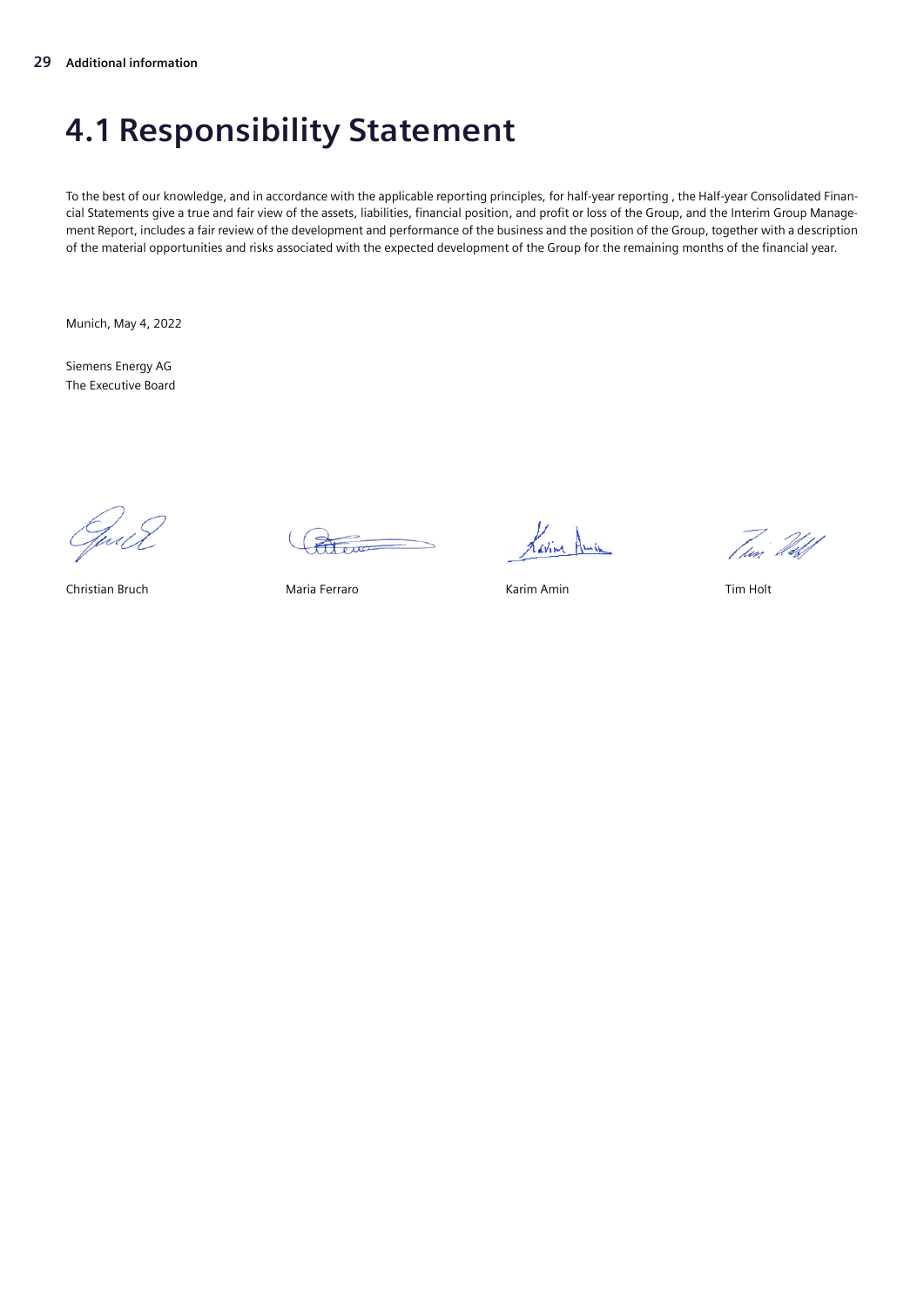### <span id="page-29-0"></span>**4.2 Review Report**

#### To Siemens Energy AG

We have reviewed the half-year consolidated financial statements of Siemens Energy AG, Munich, comprising the consolidated statements of income, comprehensive income, financial position, cash flows and changes in equity, and notes to half-year consolidated financial statements, and the interim group management report, for the period from October 1, 2021 to March 31, 2022 which are part of the half-year financial report pursuant to Sec. 115 WpHG ["Wertpapierhandelsgesetz": German Securities Trading Act]. The Company's management is responsible for the preparation of the half-year consolidated financial statements in accordance with IFRS applicable to interim financial reporting as issued by the IASB and as adopted by the EU and of the interim group management report in accordance with the requirements of the WpHG applicable to interim group management reports. Our responsibility is to issue a report on the half-year consolidated financial statements and the interim group management report based on our review.

We conducted our review of the half-year consolidated financial statements and of the interim group management report in compliance with German Generally Accepted Standards for the Review of Financial Statements promulgated by the Institut der Wirtschaftsprüfer [Institute of Public Auditors in Germany] (IDW) and in supplementary compliance with International Standard on Review Engagements 2410, "Review of Interim Financial Information Performed by the Independent Auditor of the Entity". Those standards require that we plan and perform the review to obtain a certain level of assurance in our critical appraisal to preclude that the half-year consolidated financial statements are not prepared, in all material respects, in accordance with IFRS applicable to interim financial reporting as issued by the IASB and as adopted by the EU and that the interim group management report is not prepared, in all material respects, in accordance with the requirements of the WpHG applicable to interim group management reports. A review is limited primarily to making inquiries of the Company's employees and analytical assessments and therefore does not provide the assurance obtainable from an audit of financial statements. Since, in accordance with our engagement, we have not performed an audit of financial statements, we cannot issue an auditor's report.

Based on our review nothing has come to our attention that causes us to believe that the half-year consolidated financial statements are not prepared, in all material respects, in accordance with IFRS applicable to interim financial reporting as issued by the IASB and as adopted by the EU or that the interim group management report is not prepared, in all material respects, in accordance with the provisions of the WpHG applicable to interim group management reports.

Munich, May 4, 2022

Ernst & Young GmbH

Wirtschaftsprüfungsgesellschaft

Spannagl Müller Wirtschaftsprüfer Wirtschaftsprüferin [German Public Auditor] [German Public Auditor]